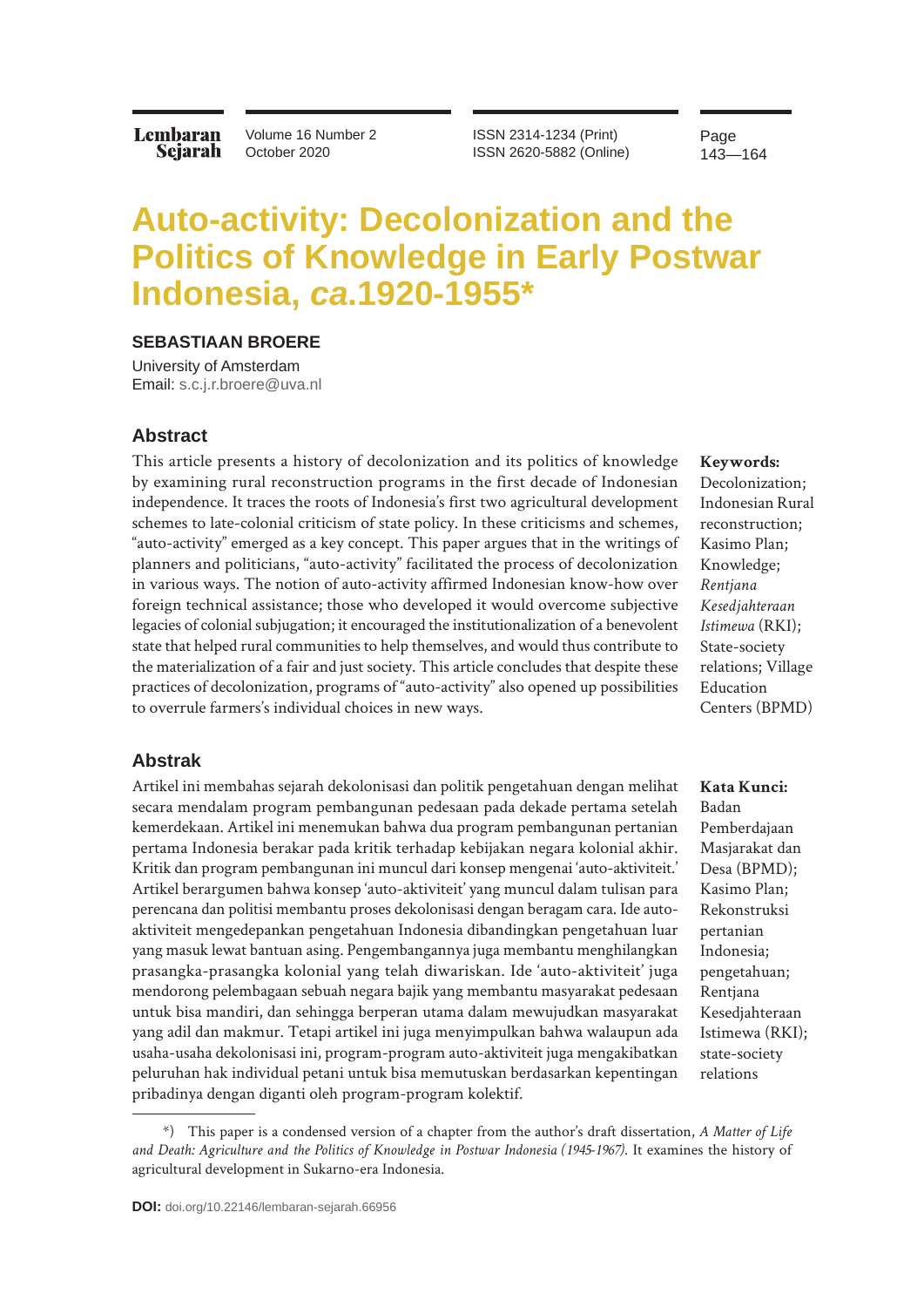At the Food and Agricultural Organization's (FAO) seventh conference in Rome in 1953, Director-General Norris E. Dodd deplored the lack of commitment by governments to agricultural extension in developing countries. Like education and research, agricultural extension provided a key means to intensify food-growing practices, and thus to the FAO's efforts to reduce malnutrition and global food shortages.<sup>1</sup> He argued technical assistance and information would be to no avail if not utilized by the people themselves, for "only the people who farm the land and fish the waters can produce more food" (Dodd, cited in Staples, 2000: 403). Instead of trying to expand arable land, governments should direct their attention to increasing yields per hectare.

Indonesia's application for FAO membership had been initiated by the postwar Dutch government. It was officially approved on 28 November 1949, less than a month before the transfer of sovereignty to Indonesia. In 1953 an Indonesian delegation attended the Rome conference, where it argued that Dodd's standpoint did not fully address the issue. The leader of the delegation, Soekardjo Wirjopranoto, emphasized that the People's Agricultural Service had replaced the "old system (personal contact) with a new system which pursued community improvement in the broadest sense (mass education)".2 By means of its *Balai Pendidikan Masjarakat Desa* (Village Education Centers — BPMD), the extension service encouraged peasants to use selected seeds and green fertilizers like manure and Crotalaria plants. Villagers were also encouraged to join forces and establish cooperative societies. At the FAO regional conference in Bangalore, India, earlier that year, Indonesia's delegation had delivered a similar message, stating that "it is the peasant who actually realizes production ideals."3

This article delves into the history of Indonesia's decolonization and its politics of knowledge by examining some of the ideological, political and epistemic considerations that informed representations and practices of rural reconstruction in the first decade of independence. The vision behind Indonesia's first two development schemes—*Plan Kasimo* (1947) and *Rentjana Kesedjahteraan Istimewa* (1950, Special Prosperity Plan — RKI) was presented by Sadjarwo, who headed the planning division of the Ministry of Agriculture. The RKI, he stated in 1951, "centers first and foremost on psychological factors, to move the people towards auto-activity in implementing the plan

<sup>1)</sup> 'Laporan Delegasi Indonesia ke-Sidang ke-VII dari Konferensi FAO Roma, 23 November-11 Desember 1953', p. 13, Arsip Nasional Republik Indonesia (ANRI), Jakarta, Arsip Kabinet Presiden 1950-1959, No. 494. See (Pernet & Forclaz, 2019) for an overview of recent scholarship on the FAO.

<sup>2)</sup> 'Laporan Delegasi Indonesia ke-Sidang ke-VII dari Konferensi FAO Roma', p. 13.

<sup>3)</sup> 'Laporan Delegasi Indonesia ke Rapat Regional FAO untuk Asia dan Timur Djauh bertempat di Bangalore, India, pada tanggal 27 Djuli-5 Augustus 1953', p. 4, ANRI, Arsip Sekretaris Negara Kabinet Perdana Menteri RI Tahun 1950-1959, jilid I, No. 2711.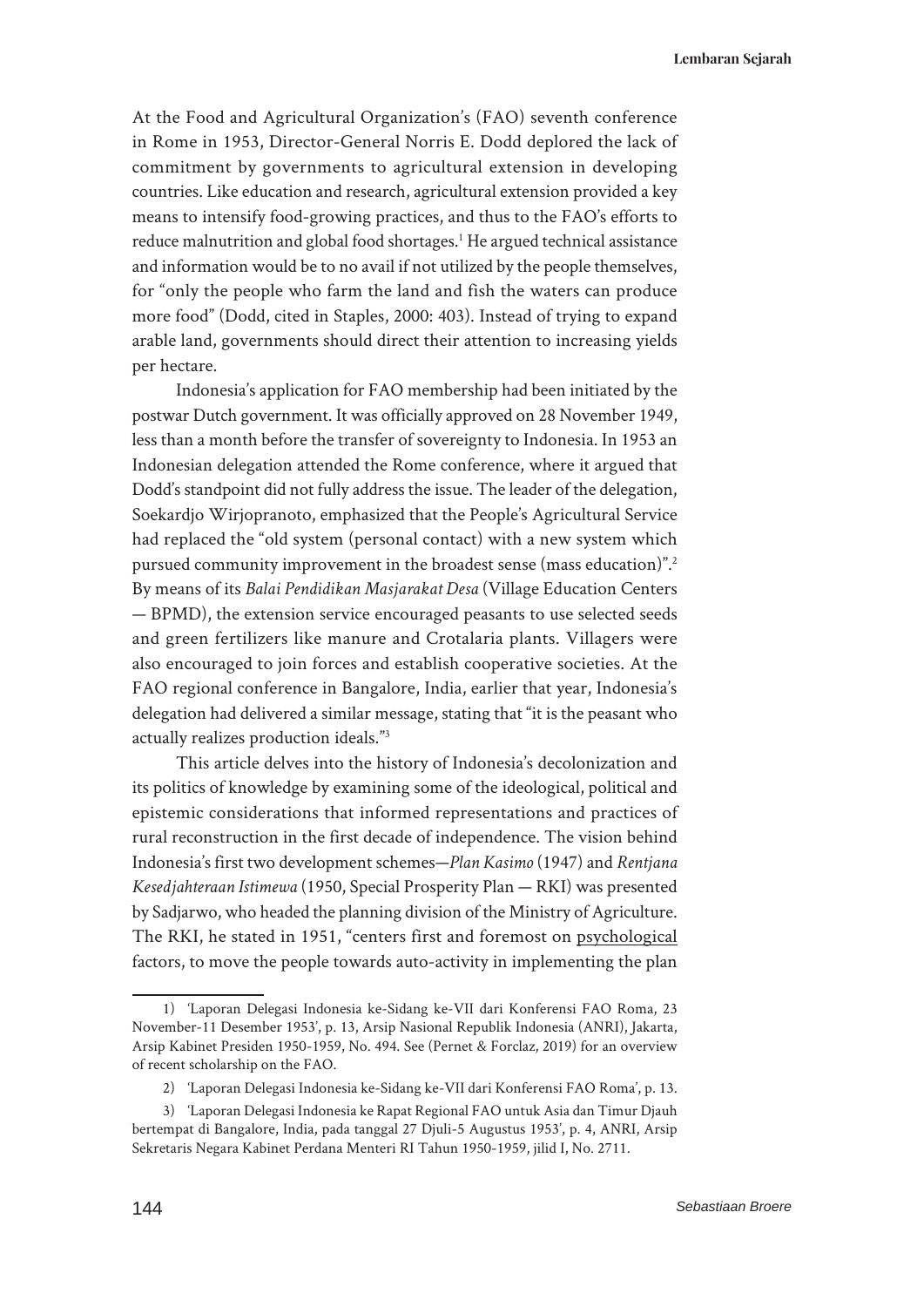and to make the village community more dynamic."4 The administrator, who was a leading member of the *Barisan Tani Indonesia* (Indonesian Peasants Front – BTI), did not deny the value of scientific and technological innovation, yet maintained that Indonesia would benefit most from nurturing peasants and fostering their communities. According to Teko Sumodiwirjo (1953: 23), one of the architects of the Kasimo Plan and the BPMD, the centers did not aim to increase production as such, but to "mobilize interests and open people's hearts so that with additional production farmers could improve their livelihoods".

The Kasimo Plan, and its successor, fit a type of development that recent scholarship has characterized as "low modern" (Gilbert, 2003; Unger, 2015; Fischer-Tiné, 2018). In *Seeing like a State*, James C. Scott (1998: 89– 90) famously applied the term "high modernism" to a set of authoritarian improvement schemes that placed high value on techno-scientific expertise as a means to increase production, rationalize social order, and satisfy human needs. What distinguishes low modernist schemes from the developmental strategy discussed by Scott is a concern for socio-economic organization, cultural modernization, and rural well-being, rather than a narrow focus on techno-scientific intervention and output increases. Low-modern approaches emphasize mutual trust between farmers and agricultural extension workers. It also identifies peasant participation as crucial to rural reconstruction, values local knowledge and peasant skills, and cheers simple and inexpensive interventions as a pathway to rural welfare. By emphasizing the need for lowmodernist development, the Kasimo Plan and the postwar RKI continued pre-war programs of rural reconstruction, though not exclusively those of the colonial state (Van der Eng, 1996; Moon, 2007). Instead, Indonesian planners drew freely from, in the words of Subir Sinha (2008: 59), a "transnational development regime" that comprised a widely dispersed field of state and non-state actors, institutions, and knowledge, all concerned with the problem of rural poverty.

In the 1950s and 1960s states and international development agencies gradually abandoned locally-sensitive and low-modernist approaches in favor of a more technically-driven interpretation of agricultural development (Forclaz, 2019). While low and high modernism provide theoretical notions that guide this research there remains a historical reality that does not fit neatly into these concepts. In Indonesia, aspects of high modernism materialized under the regimes of Guided Democracy and New Order, although it remains to be examined in what ways previous concepts of rural

<sup>4)</sup> Sadjarwo, 'Pidato Pembukaan', in: *Putusan konperensi Inspektur Kementerian Pertanian* (Djakarta: n.p., 1951), 1-2, 1, ANRI, Arsip Sekretaris Negara Kabinet Perdana Menteri RI Tahun 1950-1959, jilid I, No. 2686.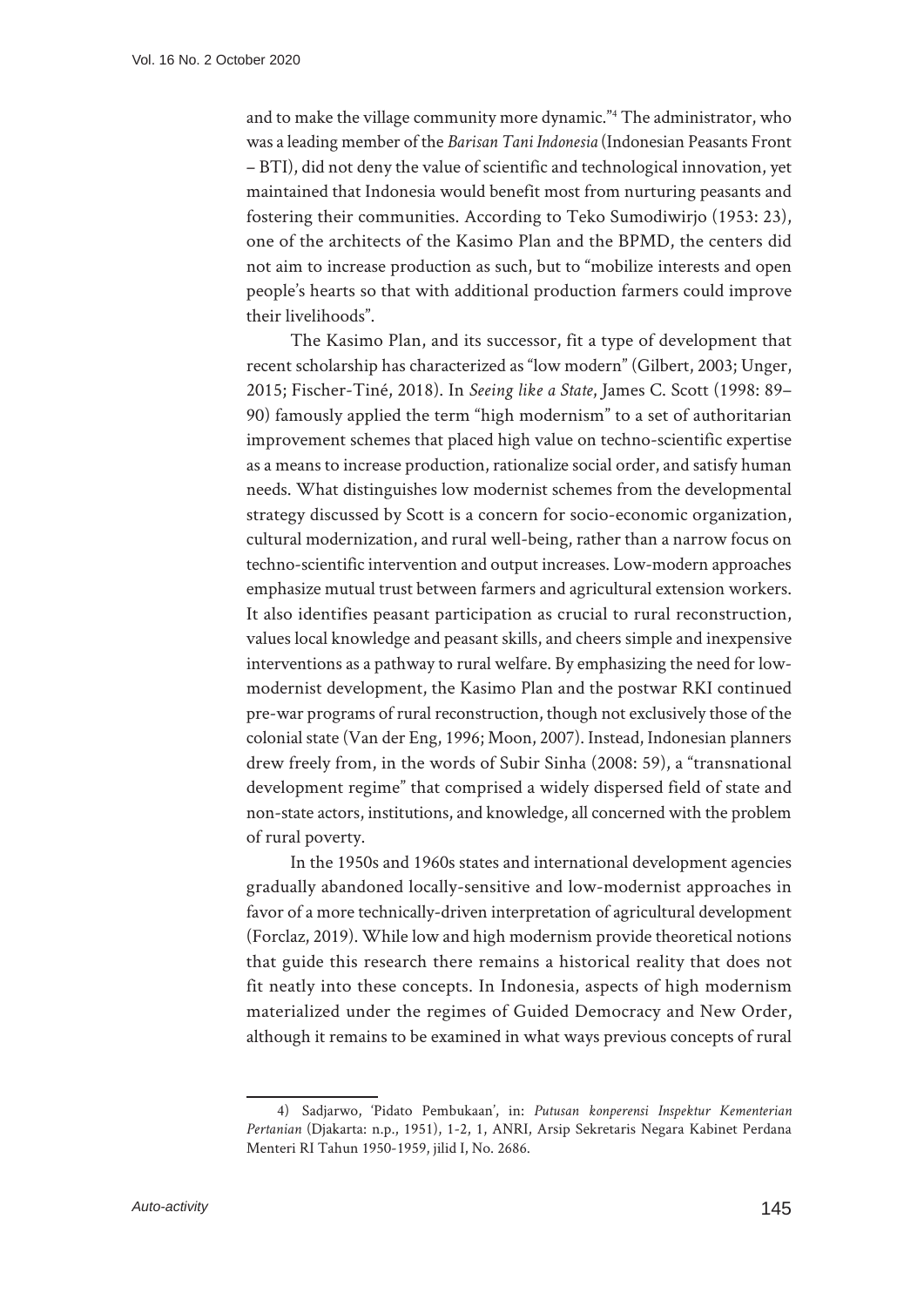reconstruction informed more recent programs.<sup>5</sup> This article offers but a start. It discusses the question why programs of rural reconstruction travelled to Indonesia and examines the various anti-colonial meanings that Indonesian politicians and planners attributed to rural reconstruction in the first decade of independence.

# **Countering colonial claims of expertise**

Indonesia entered independence as a hungry nation. Before the war selfsufficiency in rice had been attained, yet conditions had since deteriorated. Former colonial extension officer Egbert de Vries (1949) summarized Indonesia's main agricultural challenges in an article published in *Pacific Affairs*. In the war and its aftermath, gardens, irrigation systems, rice fields, and roads had been destroyed, skilled laborers and experts had been killed, and large areas of Java suffered from soil erosion, deforestation and "unwise cutting of plantations." To make things worse, the Indonesian population continued to expand, causing an ever growing imbalance between consumption needs and production levels. The Indonesian nutritional scientist Poorwo Soedarmo estimated average daily consumption levels on Java to amount to "2050 gr. calories" and forty-three grams of protein. "This," he warned, "is the lowest rate in the entire world".6

Food has received governmental attention from the beginning of the Revolution. As a matter of strategic, political and ideological concern, the Yogyakarta-based Republic of Indonesia government and the Dutch government in Jakarta installed various bodies to oversee and plan food procurement, distribution and production (Nawiyanto, 2013: 61-62). Hunger and malnutrition were powerful issues used to show the inadequacies in the opponent's efforts to take care of the people, hence challenge the other's claim to legitimacy. After all, as Tuong Vu (2003: 258-259) notes, in both pro-Dutch and pro-Republic discourses, helping the *rakyat* was construed as a moral obligation. The Republic of Indonesia issued a threeyear agricultural development scheme—the Kasimo Plan—in October 1947. Due to an economic blockade by the Dutch government and more so as a consequence of its first major military offensive, a food crisis in Republican territory loomed large (Adisubrata, 1980: 58). The Kasimo Plan stipulated a way out. The Dutch government in Jakarta, too, made plans to increase production. At the inauguration of the Provisional Federal Government for Indonesia in March 1948, Governor-General Van Mook called for "the

<sup>5)</sup> Pierre van der Eng (1996: 100-108) discusses this question in his seminal work on agricultural growth in Indonesia.

<sup>6)</sup> Poerwo Soedarmo, 'Tjeram […] thd. Konferensi Para Inspektur Kementerian Pertanian,' *Putusan Konperensi Inspektur Kementerian Pertanian* (Djakarta: n.p., 1951), 1-6, 1, ANRI, Arsip Sekretaris Negara Kabinet Perdana Menteri RI Tahun 1950-1959, jilid I, No. 2686.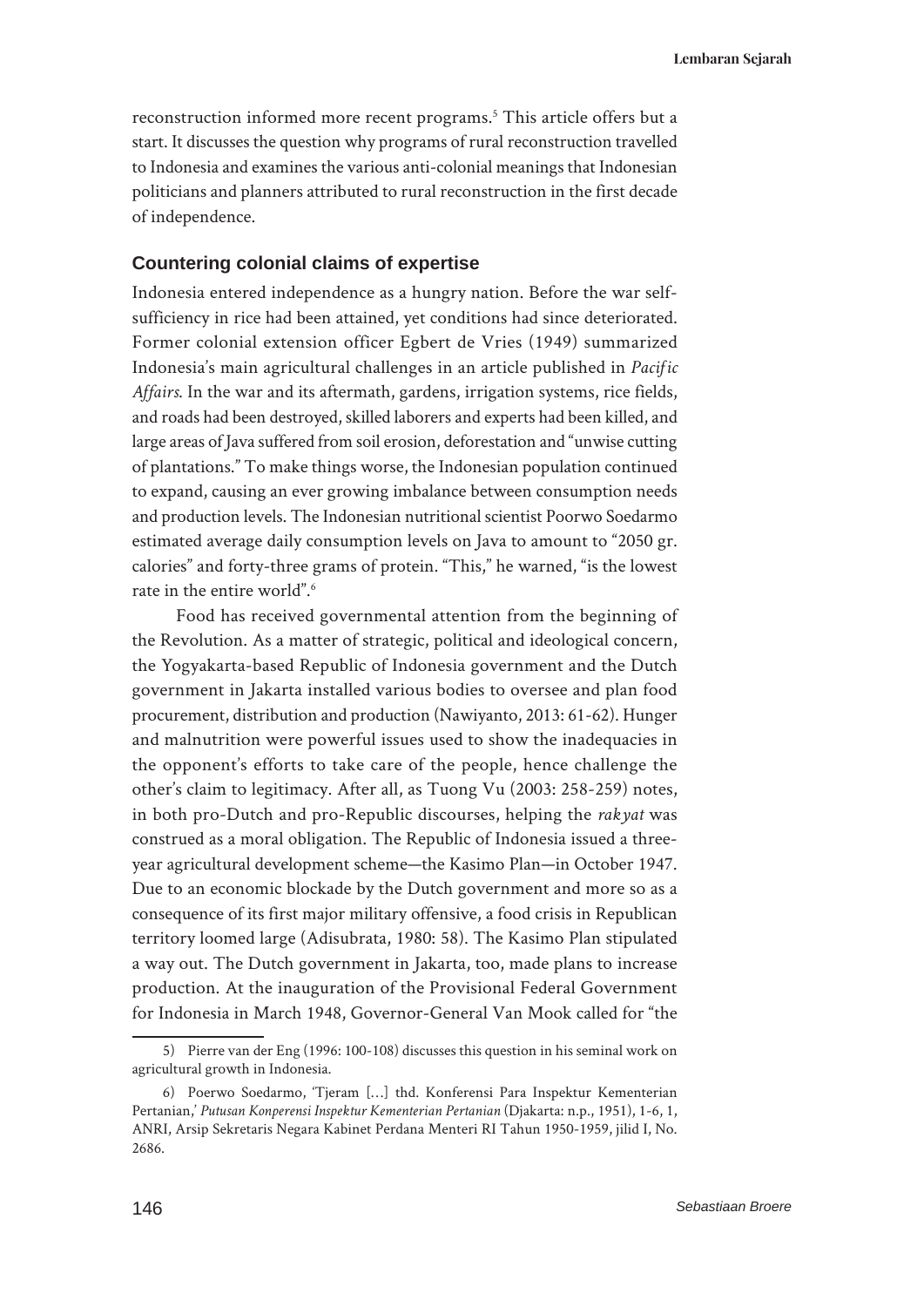systematic reconstruction of the entirety of Indonesia in every conceivable way" (Trouw, 10 March 1948: 1). The head of the postwar Department of Agriculture and Fishery, Wisaksono Wirjodihardjo, declared a "battle for agricultural production" in January 1949 and a welfare plan, the Wisaksono Plan, was presented in June 1949 (Het Dagblad*,* 28 January 1949: 2).

The enactment of food politics took place on national and international stages and involved claims of expertise. De Vries' contribution to *Pacific Affairs*, a scholarly quarterly published by the Institute of Pacific Relations in New York, illustrates this point for the pro-Dutch side. De Vries (1949: 130) praised prewar conditions. Colonial Indonesia offered "a striking example of harmonious interaction among a fertile soil, a tropical climate, an industrious population, and imported science, management and capital". The future of both estate and peasant agriculture would likewise depend on foreign technical cooperation. The most critical factor, he stated, was "psychological," namely the "attitude of the Indonesian nation and government toward foreign investments and toward the presence … of foreign entrepreneurs, managers and technical personnel," and crucially, "the ideological and political evolution of Southeast Asia as a whole" (143). By praising colonial times and identifying Indonesia as a nation in need of expert guidance, De Vries implicitly suggested that the archipelago's postcolonial development would be safest in Dutch hands. Not coincidentally, at the time of this article's publication, De Vries was coordinating the institutionalization of Dutch governmental technical assistance to "low-developed countries" (Van Soest, 1975: 227-229; Frey, 2011). State Secretary Wisaksono agreed that Indonesia required foreign assistance. "It is to be regretted," he argued in a speech broadcasted by Radio Indonesië, "that young academics hesitate to opt for a career in Indonesia. The Dutch have very much to offer. Their assistance will be invaluable in many different ways" (De Nieuwsgier, 14 October 1948: 4; Amigoe di Curacao, 29 November 1948: 1).

While the proponents of a postwar Dutch-Indonesian Union asserted the need for foreign assistance, the Republic opted for a different approach. In April 1946, Prime Minister Sjahrir offered India five hundred thousand tons of rice, showing to the world that food conditions in Indonesia were not as bad as Dutch propagandists claimed (Amrith, 2008: 1029; Vu, 2003: 250–252). The Kasimo Plan of October 1947 intended to realize principles and concepts in *Pancasila* and the Political Manifesto of November 1945. If cultivated properly, the rich soils of Indonesia would not only improve people's standards of living, but also contribute to global "peace, welfare, and order".7

<sup>7)</sup> The author is working on locating the original text. This account of the Kasimo Plan is based on D. Groeneveld, '4 okt 1949 memo voor Secretaris Generaal voor Economische Zaken, van sectie Economische Planning, over Plan Kasimo', Leiden University Library,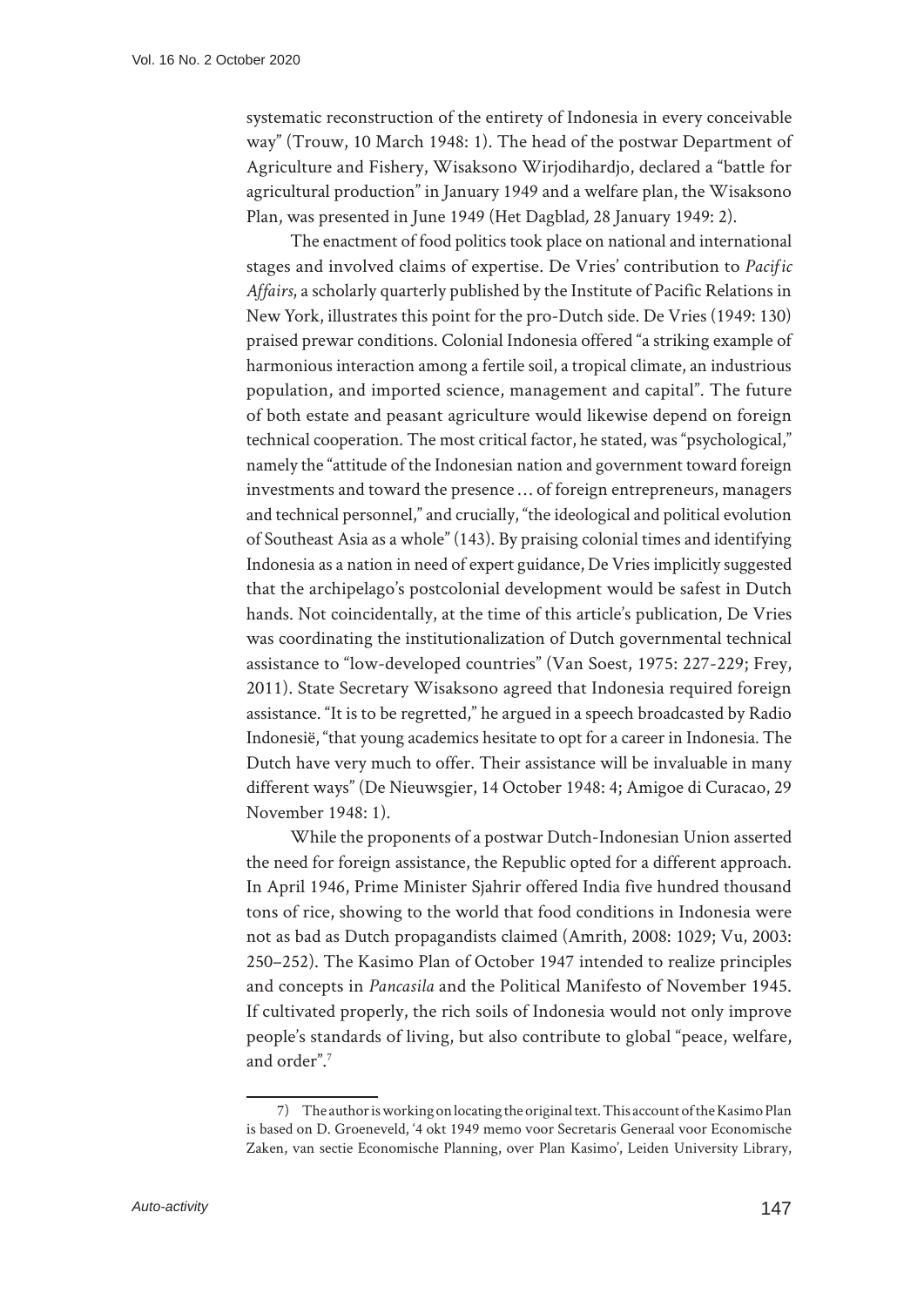**Lembaran Sejarah**

Kasimo's scheme did not mention the need for foreign cooperation. Instead, it promoted village development and agricultural education, notably by establishing BPMD in every *kecamatan* (sub-district). Where De Vries (1949) lamented the "conservativeness of the peasant and his unwillingness or inability to employ new techniques," the Kasimo Plan praised peasants' diligence and readiness to help one another (p. 131). The people had to be "activated," yet this was framed as a matter of increasing their confidence and thus as an act of overcoming a subjective legacy of colonial subjugation, not one of confronting traditionalism. Several months prior to the Plan's launch, Indonesia's largest peasant organization, the BTI, expressed similar views (Anonymous, 1947). Indonesian agriculture could be modernized by mobilizing knowledge that was readily available (*pengetahoean jang ada*). Indonesian agricultural experts and people's organizations had to work together, the one providing the brains (*otak*), the other the spirit (*semangat*).

In August 1949, representatives of the soon-to-be States of Indonesia, including a Republican delegation, gathered at the general agricultural experimental station in Bogor to discuss the future of Indonesian agriculture.<sup>8</sup> The conference resulted in a blueprint of Indonesia's first postcolonial developmental scheme, which combined elements from the Kasimo and Wisaksono Plans. It presented a list of interventions to improve Indonesian agriculture, fishery, and livestock breeding. In his opening address, Wisaksono (1949: 580–581) emphasized the need for specialization, rationalization, and mechanization, and expressed his preference for "large companies, where animal power and labor-reducing technologies are efficiently used in order to employ less people". Wisaksono had travelled to the Netherlands in the previous year, where he was most likely impressed by Minister of Agriculture Sicco Mansholt's political endeavors to increase agricultural output. Wisaksono deemed the implementation of new scientific findings and the employment of foreign experts as indispensable. Apart from crossbreeding high-yielding varieties, the schedule called for research into fish cultures and the breeding of "genetically good animals." Pests would be combatted with "modern insecticides." It also contained elements more akin to Kasimo's proposals, including the establishment of seed farms to distribute new varieties, the advocacy of phosphate-based fertilizer, and a campaign to combat rat plagues. The Department of Agriculture and Fisheries would appoint an "acknowledged zoologist-rat expert" to improve traditional methods of eradication.

On paper, the RKI contained elements from both schemes, yet the postcolonial Ministry of Agriculture was selective in its implementation. As Sadjarwo explained in 1951, the ministry prioritized its "simple parts," that

Leiden, Special Collections, Collectie V.E. Korn, No. 17.

<sup>8)</sup> The conference and its outcome were discussed in *Landbouw* 21:12 (1949).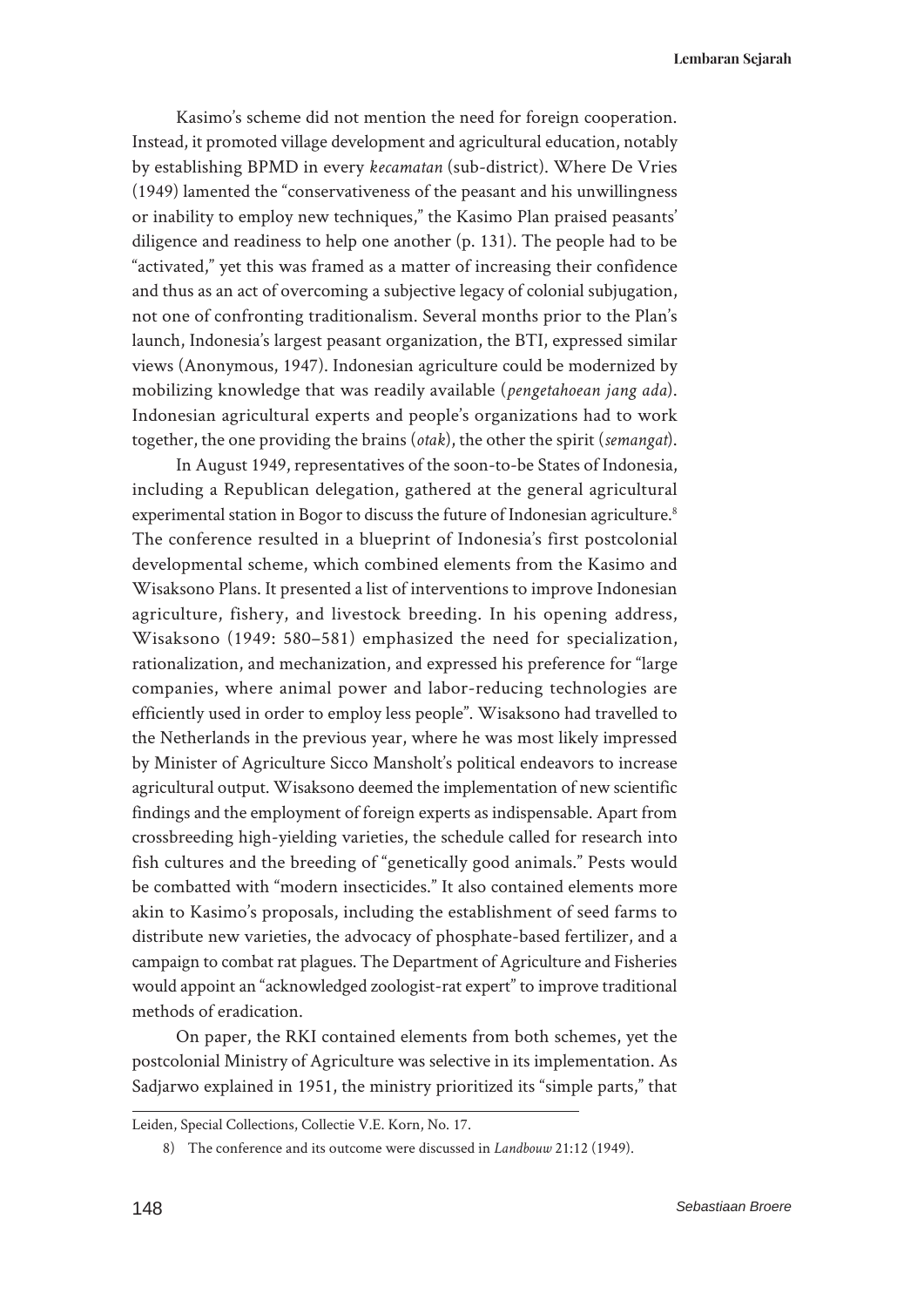is, those mainly derived from the Kasimo Plan and concerned with popular education and massive agricultural extension.<sup>9</sup> The Wisaksono Plan, on the other hand, was generally held to focus on technical issues (Hadiwinoto, 1955: 2). The funding implications can be gleaned from the plan's budget for 1950. While the Republican Ministry of Agriculture reserved only 1.6 million gilders for the Wisaksono Plan, over 19 million guilders was allocated to the Kasimo Plan and related educational programs.<sup>10</sup>

To some degree, the ministry's decision to prioritize the Kasimo Plan had been pragmatic. Considering the grave state of Indonesian agriculture, and that of the state apparatus itself, it made sense to execute the RKI's "simple parts." At the same time, its emphasis on community development and education was based on nationalist ideological and reflected a broader governmental campaign of "mass education." These programs, Agus Suwignyo (2017) argues, served to teach the people what it meant to be citizens of the newly independent state of Indonesia. Being Indonesian entailed social obligations, values, and qualities that differed radically from those of colonial subjects. Postcolonial society required its citizens "to be self-reliant, self-motivated and bursting with energy for progress and achievements" (Suwignyo, 2017: 160). The future of Indonesia would depend on a psychological change, though not in the way that De Vries imagined. The new state would push the people to develop auto-activity.

#### **Auto-activity**

Instead of relying on foreign expertise and tools, the Ministry of Agriculture and its extension service made arrangements to deploy existing techniques, provide credit, encourage auto-activity and the establishment of cooperatives, and set up an infrastructure for mass education. This program of rural reconstruction was connected to developments in the 1920s and 1930s through the colonial careers of several prominent Indonesian politicians and officials. During the Revolution, the Republican Ministry of Prosperity staffed a small group of specialists who assumed key positions as senior governmental officials or university professors in the 1950s.<sup>11</sup> Judged by their educational background, the group can be divided in two. Graduates from the Agricultural College in Wageningen (*Hooge Landbouwschool*) comprised the first group. This group included the following engineering (*insinyur* –

<sup>9)</sup> Sadjarwo, 'Pidato Pembukaan', 1. Also see Gunung Iskandar, "Pidato," *Putusan Konperensi Inspektur Kementerian Pertanian* (Djakarta: n.p., 1951), 5-9, p. 9, ANRI, Arsip Sekretaris Negara Kabinet Perdana Menteri RI Tahun 1950-1959, jilid I, No. 2686.

<sup>10)</sup> 'Pendjelasan Uang tentang Anggaran Belandja Rantjangan Istimewa Usaha Memperbesar Produksi untuk Tahun 1950', p. 3. ANRI, Arsip Kabinet Perdana Menteri RI Jogjakarta 1949-1950, No. 242.

<sup>11)</sup> For historical overviews of the Ministry of Agriculture, see Anon. (2005), Warsito (2002) and Warsito (2003).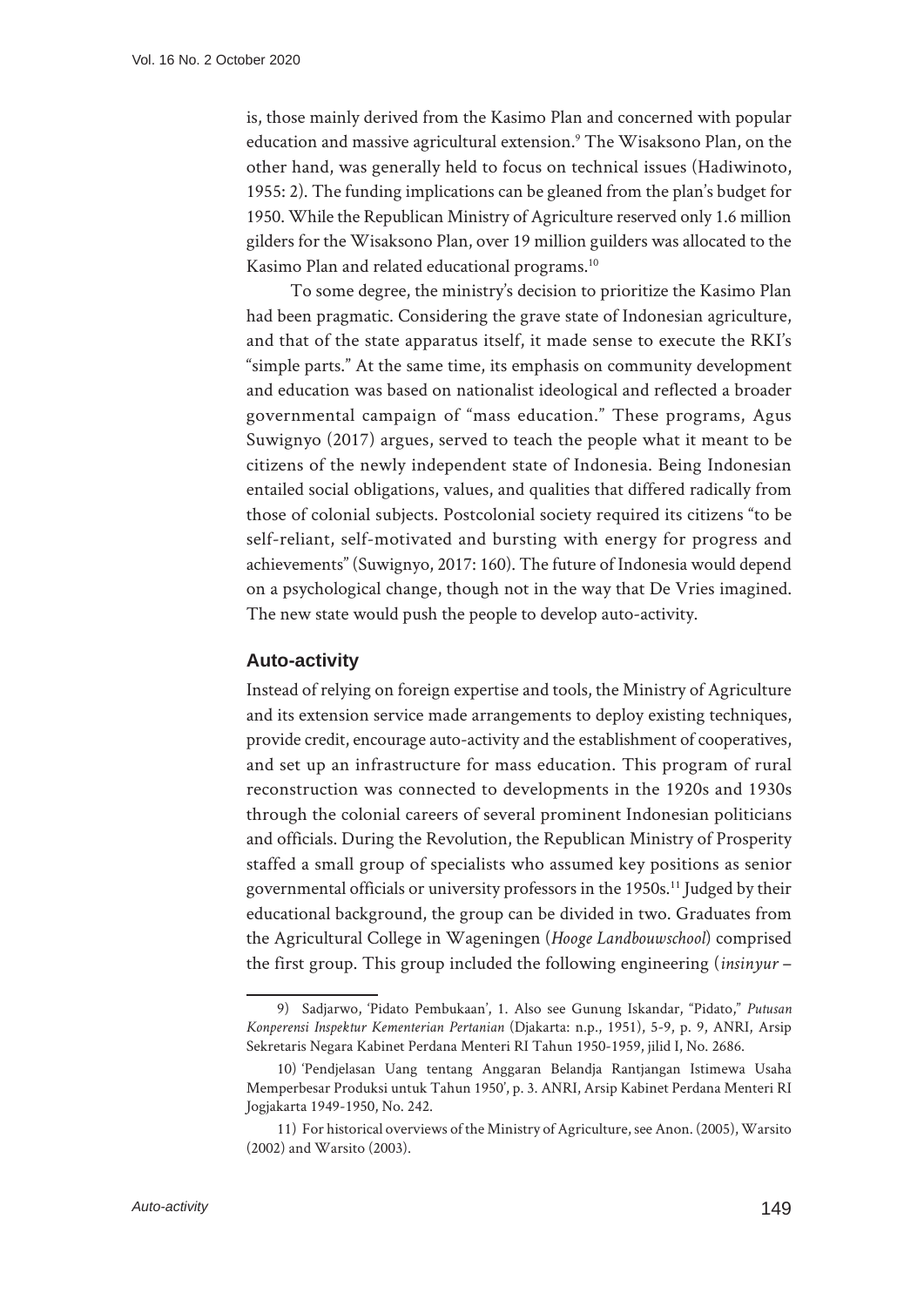ir) graduates ir. Teko Sumodihardjo, ir. Anando, ir. Kaslan A. Tohir, ir. Saksono Prawirohardjo, ir. Gunung Iskandar, ir. Iso Reksohadiprodjo, and ir. Koesnoto Setyodiwiryo. The second group consisted of individuals who had been trained at agricultural schools in the Netherlands Indies, such as the Agricultural High School in Bogor (*Middelbare Landbouwschool*) or the Cultivation School in Sukabumi (*cultuurschool*). Notable figures in this second group were Soewardjo and Ignatius Kasimo. The agricultural development plan of the Republic carried Kasimo's name, because Kasimo, as Indonesia's Vice Minister of Prosperity, had written the introduction to the Plan. Its outlook on agricultural development however, reflects deliberations among governmental experts. All of them started their professional careers as consultants in the colonial agricultural extension service. To understand the decolonizing process, indeed anti-colonial concepts behind the Kasimo Plan, we need to go back to the late colonial era.

In the two decades prior to the war, some extension workers imagined their educational tasks as preparatory steps towards a decolonized Indonesia. The concept of "auto-activity" and semantic equivalences like self-help or self-activity (*zelfwerkzaamheid*) informed these actions. While these semantic equivalences have a long, transnational history (Büschel, 2014), the particular notion of "auto-activity" came from a fundamental critique of colonial economic policies articulated by the well-respected economist Julius H. Boeke. Dutch colonial culture, after all, was not monosemic, but contained different voices and political orientations. While readers on various sides of the political spectrum made use of Boeke's ideas, "auto-activity" could take on an exclusively anti-colonial meaning.

"Auto-activity" first appeared in a lecture entitled 'Auto-activity and Autonomy,' presented by Boeke to the Indies Society in The Hague in 1922 (*Nieuwe Rotterdamsche Courant,* 12 October 1922: 2; Boeke, 1923). Previous attempts to develop the Indies had failed because the state had implemented its policies without direct involvement of the indigenous population. By directing its attention towards objects (*de zaak*) like irrigation, husbandry, and education rather than towards the users, the state had taught the people (*bevolking*) to accept results without considering how these results came about, [and] to wait for the help of others instead of making an effort themselves." The state had thereby diminished the people's capability to organize themselves, "turning them into a multitude of weak, solitary individuals." Boeke introduced the term "auto-activity" to identify a new and experimental field of governmental intervention, directed towards the development of indigenous forces. Invoking the colonial trope of the childlike native (*landskinderen*), he states that Maria Montessori's education methods had to be applied to colonial society. Nurturing feelings of responsibility and economic self-interest would have to precede the granting of economic autonomy.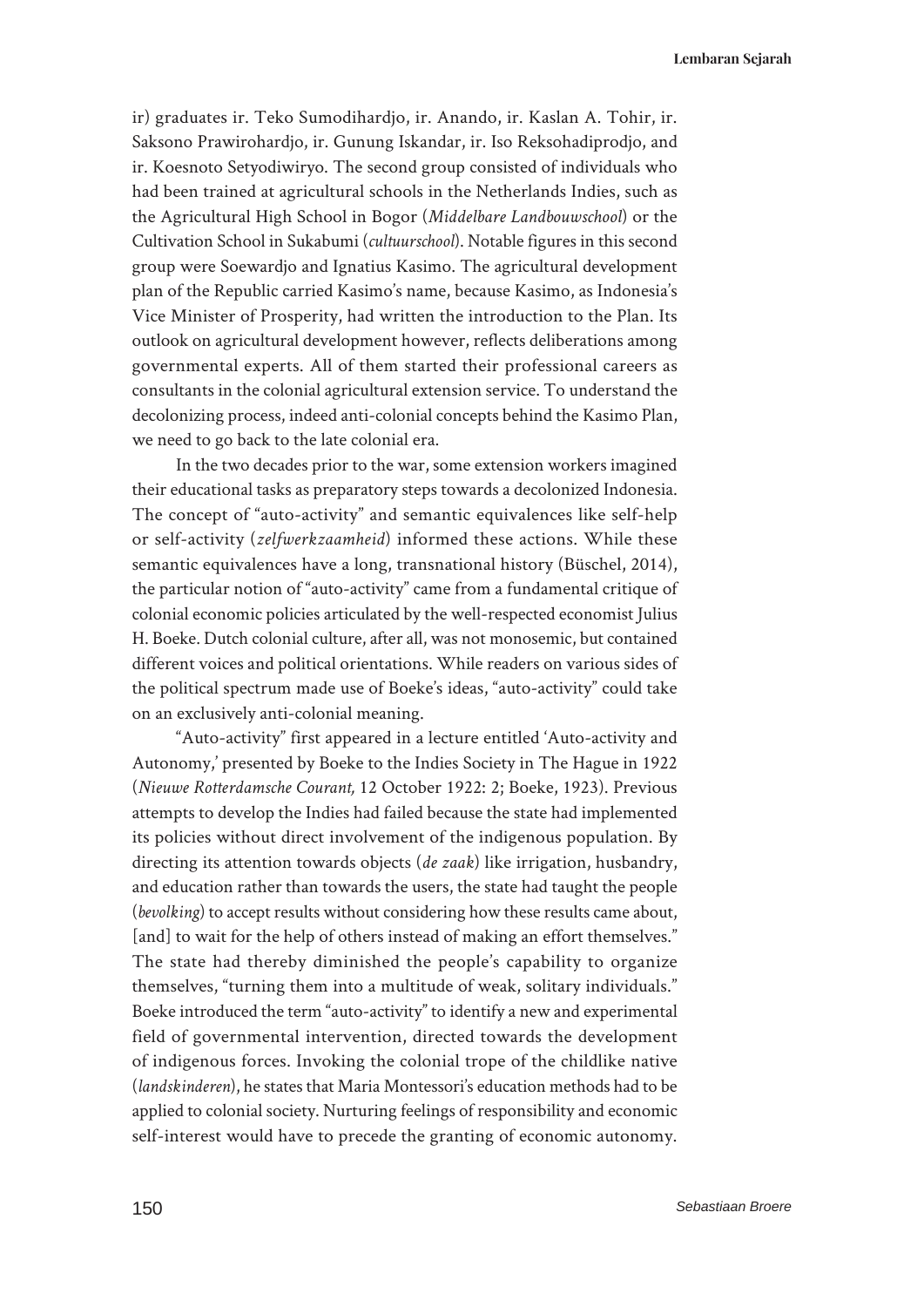Boeke therefore recommended promoting indigenous organizations with common interests and to leave as much as possible to the *landskinderen* themselves. Policy had to shift "from the objects to the subjects."

While members of the Indies Society disagreed with Boeke on multiple levels, its chairman and Boeke's previous thesis supervisor Cornelis van Vollenhoven concluded the session by expressing the hope that the lecture would be read by many "Westerners and Indonesians" (Nieuwe Rotterdamsche Courant*,* 12 October 1922). And so it happened. Throughout the 1920s and 1930s, various organizations and activists adopted the notion of autoactivity to argue that top-down colonial governance had disempowered the indigenous population. The chairman of *Boedi Oetomo*, Koesoemo Soetojo for example, described his organization's goals as "to economically mobilize the masses, to push them towards auto-activity in order to find solace (*heil*) in *self-help*" (De Sumatra Post, 12 March 1927: 5). In more radical branches of Indonesian nationalism, including the *Taman Siswa* educational movement, *Perhimpoenan Indonesia*, and Sukarno's *Partai Nasional Indonesia* (Indonesian National Party), notions of auto-activity likewise circulated (Elson, 2008: 59; McVey, 1967; Ingleson, 1975).<sup>12</sup> In 1923, Iwa Kusumasumantri, chairman of the executive committee of the *Perhimpoenan Indonesia*, stated that every Indonesian had to strive for a form of government responsible to the people in the true sense of the word, "to the best of his ability, through his own talents and powers and independently of foreign 'help'" (Kusumasumantri, cited in Ingleson, 1975: 5). In the eyes of Mohammad Hatta, colonial power partially rested on a psychological factor, namely the "injection of the idea of the superiority of the white race in Indonesian consciousness and the suggestion of national impotence" (Hatta, cited in Pols, 2018: 129). As a consequence, Indonesians doubted their own abilities. To rectify the damaging psychological effects of colonialism, Hatta and members of the *Perhimpoenan Indonesia* proposed a policy of non-cooperation. As Hans Pols

<sup>12)</sup> Founded by Ki Hadjar Dewantara in Yogyakarta in July 1922, the *Taman Siswa*  ("Garden of Students") was an anti-colonial educational movement that quickly spread across Java, Sumatra and Kalimantan. It strove to strengthen the pupils' sense of cultural belonging and was based on seven principles, including freedom of individual development, the nurturing of self-esteem, and embedment of education in local culture.

*Perhimpoenan Indonesia* (Indonesian Association) was the association of Indonesian students in the Netherlands. Founded in 1908 as *Indische Vereeniging*, its name was changed to *Indonesische Vereeniging* (1922) and *Perhimpoenan Indonesia* (1925). These transformations reflected increased political activism. Its politics was based on anti-capitalism, anticolonialism, nationalism, and non-cooperation. Prominent members included Mohammad Hatta, Soetomo, Ali Sastroamidjojo, and Soetan Sjahrir.

*Partai Nasional Indonesia* (Indonesian National Party) was established by Soekarno in Bandung in 1927. Its goal was a politically and economically independent nation-state that comprised the entire Indonesian archipelago. Like *Perhimpoenan Indonesia*, it emphasized non-cooperation and mass action. In 1931 the PNI was dissolved after prominent leaders, including Soekarno, had been imprisoned by the colonial state.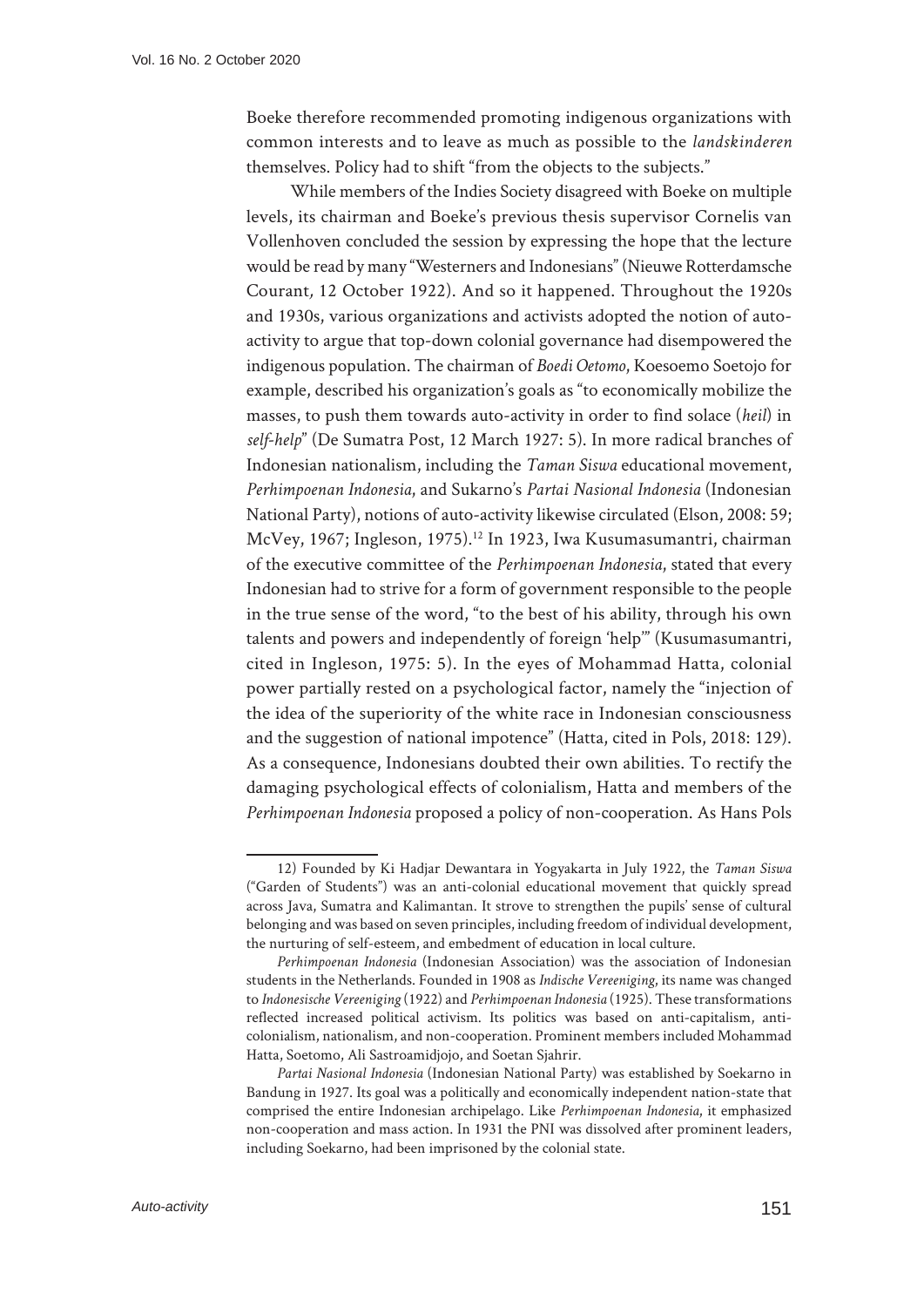(2018) has summarized, non-cooperation would "promote self-confidence, self-help and auto-activity, and result in improvements in the everyday life of Indonesians" (p. 130). From 1925 onwards, *Perhimpoenan Indonesia* included "building a nationalism based on conscious, self-reliant mass action" amongst its statement of principles (Ingleson, 1975: 11). In *Indonesië klaagt aan! (Indonesia Accuses!*), Soekarno (1931) emphasized mass action and selfhelp. Soekarno approvingly quoted a member of *De Stuw*, stating that the Indonesian people had become increasingly dependent on "the foreign element, which moves us ever further away from the goal: The Indies for Indies people" (p. 47). "Important improvements," he maintained, "can only be achieved by our *own* work, our *own* abilities*,* by our power" (p. 108).

Linkages between nationalist interpretations of auto-activity and postwar visions of agricultural development can be illustrated by a 1941 publication on popular education by Teko Sumodiwirjo. In the final years of the Revolution, Teko was in charge of the Ministry of Prosperity's sections for commerce, cooperatives, collection, storage and distribution (Anon., 2005: 35). After the war, he became one of the first three Indonesian professors at University of Indonesia's (*Universitas Indonesia* – UI) Faculty of Agriculture in Bogor, where he served as the chair for Rural Sociology. In the 1950s he published several booklets on cooperatives and adult education. "Some educators," Teko Sumodiwirjo (Soemodiwirjo, 1941)<sup>13</sup> wrote, "stick to the idea, that the population (*bevolking*) will never ever be able to take care of its own business." "Because of this," he continued, "they themselves do all the work and make all the decisions, without involving the people. The population is nothing but a work force" (p. 453). Citing prominent progressive officials like H.J. van Mook and Charles van der Plas, and referring to Boeke's critique of colonial developmental policy, Sumodiwirjo argued that the colonial state had transformed Indonesians into passive objects, producing "a weak and feeble whole" (p. 455-456). "The population," he asserted, "wants activity (*werkzaamheid*) according to its own initiative, according to its own taste and … according to its own speed. Every painting comes with its own unique frame" (p. 454). To introduce the "principle of auto-activity" would undoubtedly cause troubles, yet the biggest challenge would be to practice self-restraint. "It is the farmer," he emphasized, "who has to bring about improvement".

But the question to be answered was how to stimulate auto-activity among Indonesian peasants and workers? Boeke had indicated that the best way to shift government policy from the object to the subject should be determined experimentally. In Sumodiwirjo's view, a proven model could

<sup>13)</sup> After the war, Teko Sumodiwirjo used the new spelling of Bahasa Indonesia to write his name. For consistency sake, I use the modern spelling of Sumodiwirjo's name both before and after the war.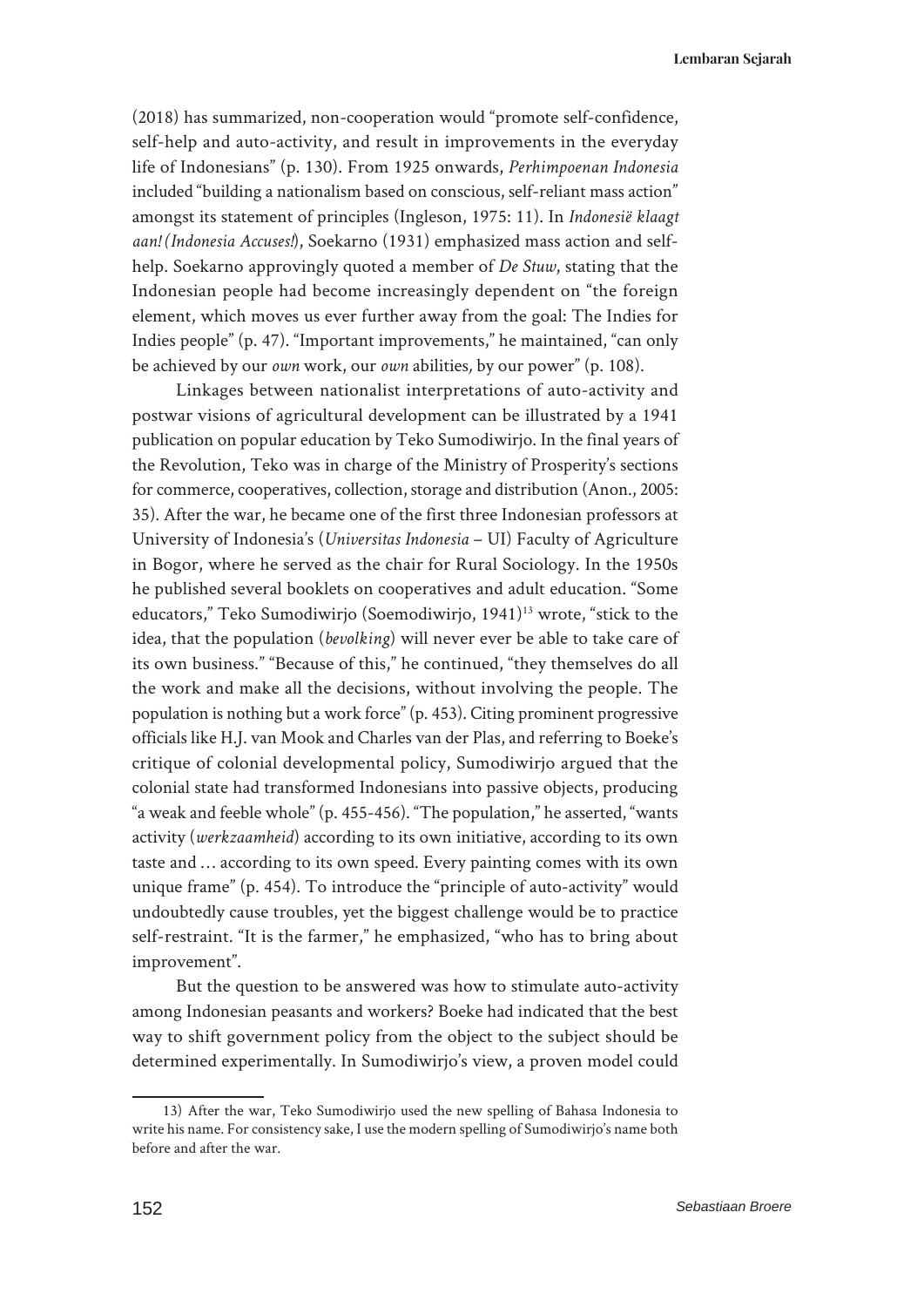be taken from the work of John Lee Hydrick, an American physician, who on behalf of the Rockefeller Foundation, directed a rural hygiene project in Java between 1924 and 1939. Hans Pols (2018) has shown that Hydrick's endeavors pushed Indonesian physicians—notably the STOVIA-graduate and member of the Volksraad Abdul Rasjid—to articulate a medical nationalism emphasizing the need for health care benefiting the indigenous population (p. 138-160; Anderson & Pols, 2013). Yet the presence of Hydrick in the Netherlands Indies was important for other reasons, too. With regard to American Presbyterian missionaries at the Allahabad Agricultural Institute, India, in the era of late colonialism, Prakash Kumar (2020) has argued that the American approach to rural education in the colonial context had features which made it distinctive from the British colonial state. Inspired by an early campaign against hookworm in the southern United States, these missionaries emphasized learning by doing, self-help and self-reliance, and a small-scale approach. Indeed, Abdul Rasjid targeted the Dutch colonial state for its "inability, as a foreign power, to win the full cooperation of ordinary Indonesians" (Rasjid, cited in Abeyasekere, 1986: 9). If the government took its self-assigned task to improve living conditions of poor peasants seriously, it would need to initiate a people's initiative in health care. References in Teko's article (1941) to Hydrick's writings indicate that Teko, too, took this to be a key element in envisioning a rural education in pursuit of national independence.

Hydrick (1937) wrote that the spirit of his approach was that the people "should be lead, not driven. They should be stimulated and lead to express a desire to live more hygienically. It is the task of the health worker to create this desire" (p. 3). Hydrick identified co-operation and active involvement of the people as the only possible ways to cause permanent change in people's behavior. Sumodiwirjo adopted many of Hydrick's recommendations as to how to involve villagers and teach them to do things themselves. While the extension specialist's expertise in technical matters had to be impeccable, he emphasized that effective extension dependent on the consultant's ability to socialize with the rural population and establish rapport and trust. Extension workers had to visit pay house visits, be humble and informal, have conversation about *koetjes en kalfjes* (small talk), oppose the urge to reprimand in case villagers made a mistake, be as funny as possible, and communicate in a clear and non-technical language. Extension officers had to know the "psyche" or "mentality" of the *tani* (farmer), to speak their language, and to be familiar with the harsh realities of their daily lives. While many extension officers complained about the conservatism of peasants, Teko stated that officers often did not express their ideas clear enough nor did they take into account local circumstances and practices of the population. And even if peasants were cautious in introducing new methods or crops, this was often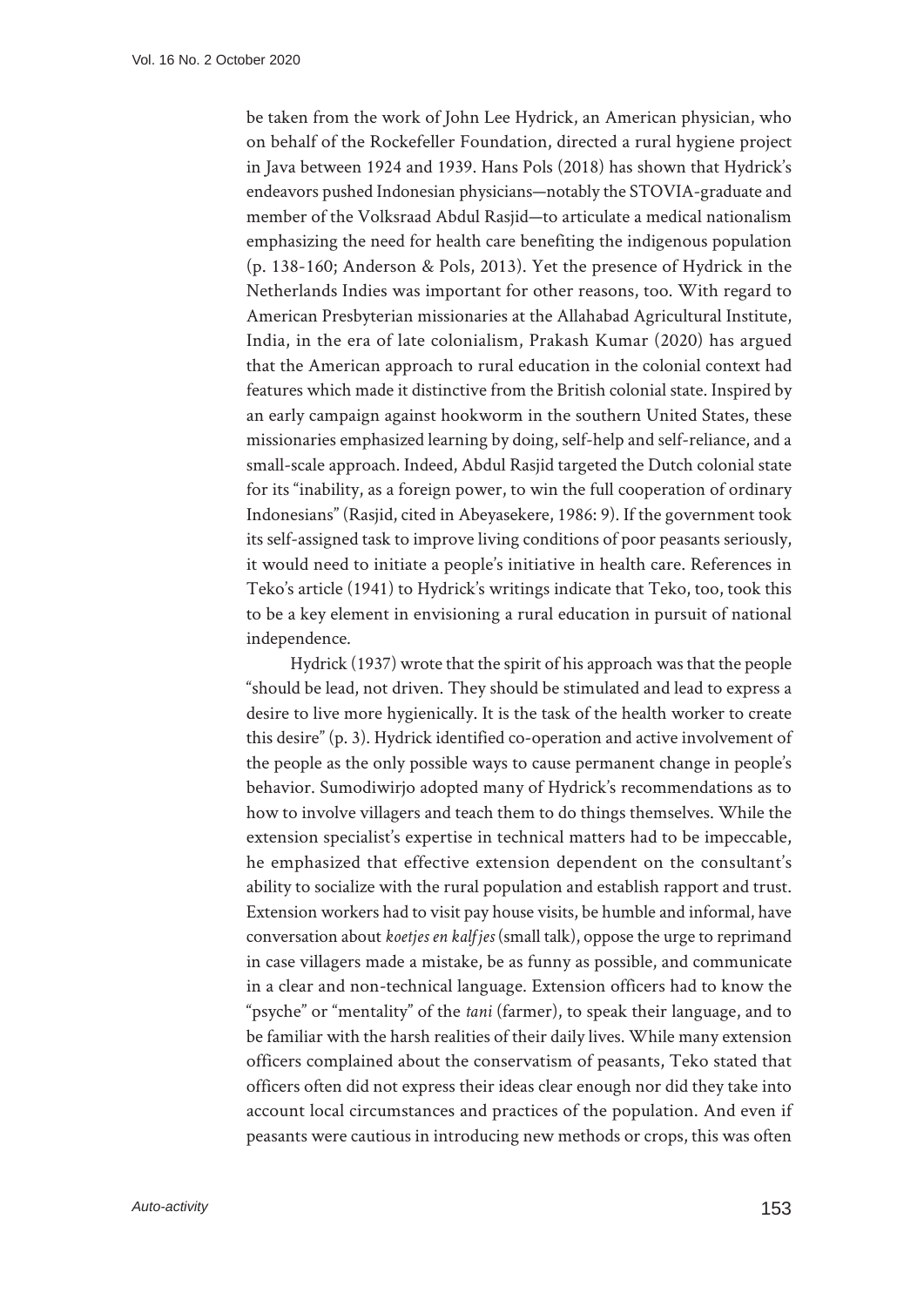**Lembaran Sejarah**

for good reasons. The gut feeling and lifelong experience of peasants acted as a salutary check to counter "pet projects of bureaucrats" (Soemodiwirjo, 1941: 458). "Knowledge, understanding, respect, and love," the extension specialist concluded, are indispensable values in extension work (p. 459).

A paternalistic mindset is evident in Sumodiwirjo's writings. "In many ways," he asserted, "the person to be educated is still a child" (p. 442). To win their hearts, peasants had to be approached as such. Sumodiwirjo recommended the use of games, contests, excursions, rewards, and exhibitions. Visual demonstration was deemed essential. To convince peasants to adopt a new type of crop or cultivation method, they had *to see* the facts and results. Visits to demonstration sites had to be attractive, even fun, by handing out refreshments or snacks.14 The extension specialist also supported *ketoprak*, traditional theatre in Java, which provided at times hilarious blends of slapstick comedy, singing, and Javanese story-telling. In East Java, Teko had successfully combined ketoprak with agricultural education. Sumodiwirjo described the combination of ketoprak and extension as a successful strategy to break-down perceived hierarchies between government officials and the local population.

Teko identified the persona of missionary as the ideal model for the extension specialist combining all the required character traits to help others help themselves. The comparison had been around for a while. In 1928 Egbert de Vries for example, had likened agricultural extension to the modern methods of missionaries (Het Nieuws van den Dag, 18 February 1928: 1). In both cases, building trust was seen as the single most important issue. Instead of propagating ideas top-down, one had to proceed from the bottom up. In fact, Sumodiwirjo's methodological considerations did not solely come from foreign experts like Hydrick, but also reflected Dutch colonial extension methods. Still, Teko Sumodiwirjo and De Vries differed on the proper scale of extension work. De Vries represented the point of view, officially adopted by the colonial extension service in the late 1920s, extension efforts should be concentrated on outstanding farmers, who could set "pioneering examples" to others (Van der Eng, 1991: 41).<sup>15</sup> This individualist approach clashed with the nationalist call for mass action. Teko Sumodiwirjo, like Mohammad Hatta, favored the establishment of cooperatives in which both richer and poorer people would join forces. In the late 1930s, Teko, together with Margono Djojohadikoesoemo, headed the Cooperative Service of the colonial Departement of Economic Affairs. Teko's ideal, De Vries recollected in the late 1980s, "was to combine the cooperative

<sup>14)</sup> This, too, seems to have been inspired by Hydrick's rural hygiene projects. See Steiner (2006).

<sup>15)</sup> , 41. This policy was described by the sociologist Wim Wertheim as "betting on the stronger." See Moon, *Technology and Ethical Idealism*, 110.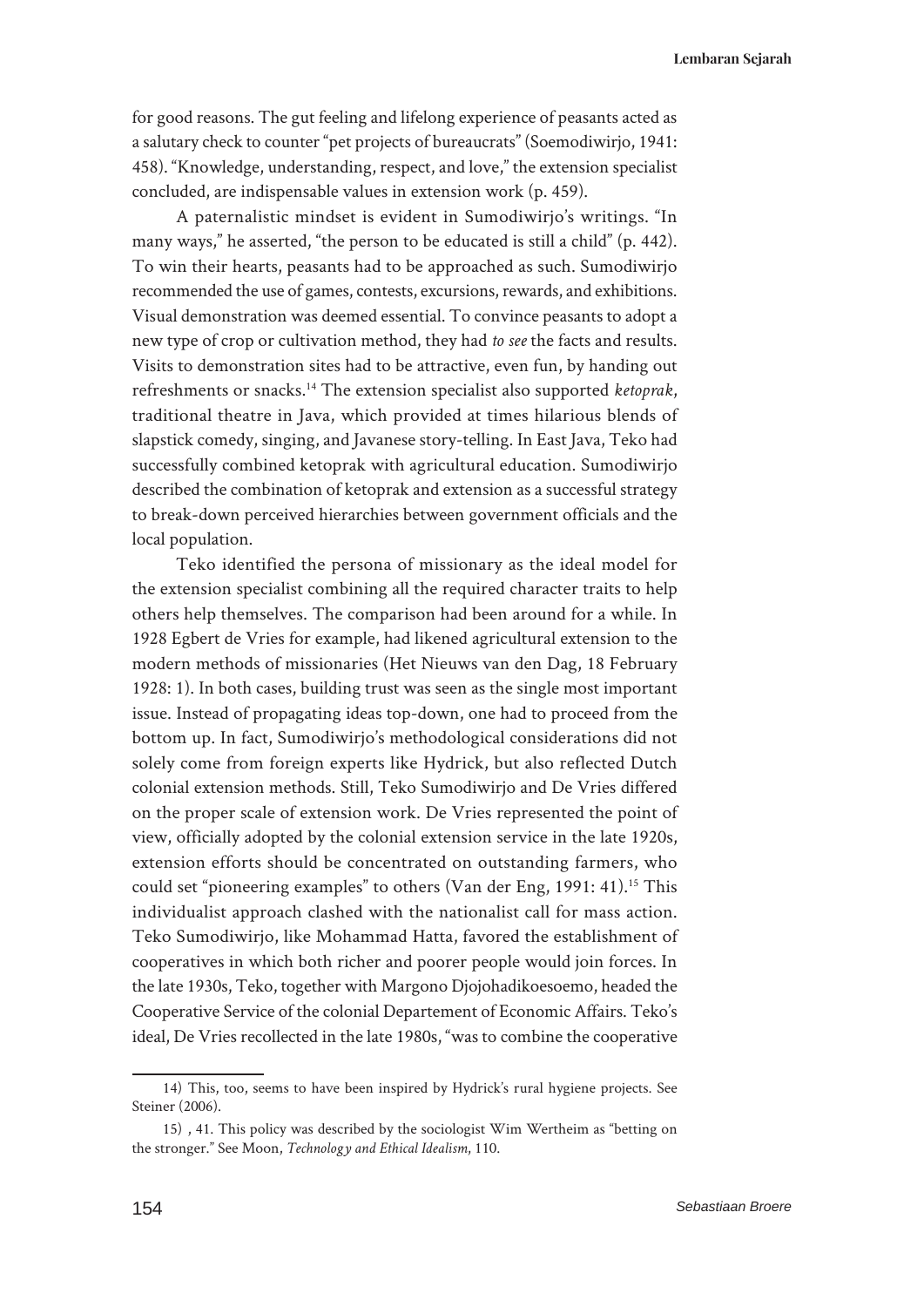movement and the extension service in community institutes, which would be maintained by the people themselves" (Van der Eng, 1991: 41-42; Lutfhi, 2011: 162). Others, too, endeavored to further promote cooperation and self-help among Indonesian peasants. In 1941, Soewardjo, who would direct Indonesia's People's Agriculture Service until 1958 and together with Teko played a key role in the creation of the BPMD, even received a colonial medal in acknowledgement of his efforts to improve the living conditions of the little man' through private courses and founding *tani kringen* (farmer circles) (*Soerabaijasch Handelsblad*, 17 December 1941: 12).

In short, the concept of auto-activity could be mobilized to mount criticism against the colonial-era agricultural policy, and thus a particular style of governance. Because colonial extension policy did not ascribed to peasants a role in their own development, it engendered a perpetual relationships of dependency. Apart from inhibiting potential individual and community development, it obstructed, more fundamentally, the rise of an independent Indonesian nation state. After the war, the choice between the Kasimo Plan or the Wisaksono Plan involved more than purely techno-agricultural matters but a philosophical and political question of how to nurture an independent nation.

### **New People**

After the war, the People's Agriculture Service assumed many responsibilies. It operated over two hundred seed farms that distributed seed that had been selected by the General Agricultural Research Station in Bogor; it ran close to eighty demonstration farms to encourage dry-land farming; it conducted experiments and tests in the application of fertilizers and pesticides, and the cultivation of fruit and vegetables; and it published brochures, journals and magazines, including the monthly journal *Pertanian* and the farmers' magazine *Tani Mukti* and *Pak Tani*. In the immediate postwar years, the rehabilitation of the irrigation systems also ranked high on the extension service's priority list, as it was an essential part of the RKI. In 1953, 13 000 km of irrigation channels and 3700 dams had been restored, with over one million hectares of wetland agriculture benefiting from improved irrigation. Apart from its material consequences, the service praised the uplifting psychological effect that construction work had on the rural population. Still, the extension service prioritized its educational programs. In a brochure on agricultural education, Soewardjo (Suwardjo, 1954: 4) wrote that "it is not the improvement of technology that is most important, the center of gravity is the human factor".<sup>16</sup> The development of new technologies was only useful if peasants understood the technology and applied them voluntarily. Yet on a more fundamental

<sup>16)</sup> After the war, Soewardjo most of the time used the old spelling of Bahasa Indonesia to write his name. For consistency sake, I will use the old spelling too.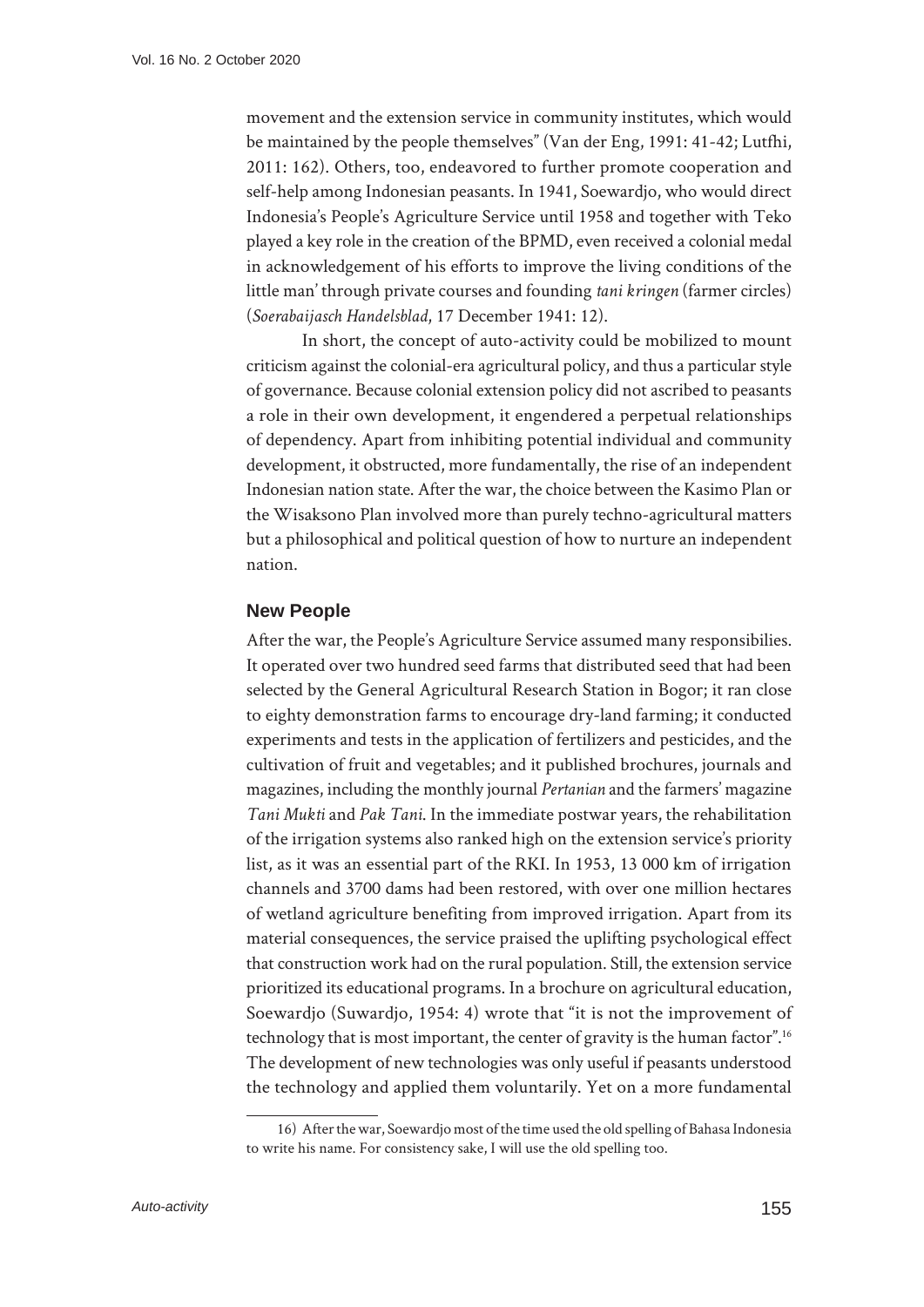level, education was not about the application of technology. Agricultural education, Soewardjo explained in 1956, concerned "awareness education" (*pendidikan kesadaran*).17 Peasants needed to realize that the interests of society and state overlapped, and that the materialization of a prosperous future lay in their own hands. Development practices also often intersected with the production of, in Soewardjo's words, "new people" (*orang baru*) (Diouf, 1997; Kalinovsky, 2018: 144-174; Pols, Thompson & Warner, 2017). The officers of the extension service aimed at nothing less than the construction of a nation and its citizen.

Throughout the 1950s the number of students involved in agricultural training programs increased rapidly. These programs were intended to provide education on a large scale (*pendidikan massaal*). This kind of education, Soewardjo (Suwardjo, 1954: 4) stated, had to be organized as cheaply, and for as many, as possible, in accordance with local circumstances and the level of people's knowledge. The length of these programs varied from six months to two years. The programs could be formal or informal. The most successful program was the Village Peasant Course (*Kursus Tani Desa*, hereafter: KTD), which increased from 246 courses in 1950 to 2656 in 1955, provided for more than seventy thousand students (Hadiwinoto, 1955: 5).<sup>18</sup> This oneyear program was geared towards older peasants—both male and female, although they were instructed separately—and served to improve *desa* (village) agriculture. Twice a week, students received education from a *mantri tani* (farming supervisor) who provided practical instructions on how to improve local cultivation techniques. According to R. Kiswarin, chief of the Ministry of Agriculture's section for education, the KTD had many benefits.<sup>19</sup> Apart from increasing the number of "peasant contacts" (*kontak tani*) who could act as intermediaries between the extension service and peasants' larger communities, these programs "change the soul of the peasant people *(jiwa rakjat tani*) from static to dynamic, nurture the people's auto-activity, and strengthen the spirit of *gotong rojong* (mutual help) and unity."

To reach Indonesia's youth, the extension service set up Rural Youth Courses (*Kursus Pemuda Tani*, KPT). The program was considerably smaller and was mainly run in West Java. Like the KTD, the youth program served to increase the practical know-how of adolescents, yet crucially it also intended to accommodate the unemployed and make them "tani-minded" (Suwardjo,

<sup>17)</sup> Soewardjo, 'Kata pengantar', *Notulen Konperensi Inspektur Djwatan Pertanian Rakjat tg. 26 s/d 21 Maret 1956 di Malang* (Jakarta: Pusat Djawatan Pertanian Rakjat, 1956), p. 143, Bogor, Pusat Perpustakaan dan Penyebaran Teknologi Pertanian, Special Collections.

<sup>18)</sup> Kiswarin, 'Pendidikan Pertanian', *Notulen Konperensi Inspektur Djwatan Pertanian Rakjat tg. 26 s/d 21 Maret 1956 di Malang* (Jakarta: Pusat Djawatan Pertanian Rakjat, 1956), 148-170, p. 163, Bogor, Pusat Perpustakaan dan Penyebaran Teknologi Pertanian, Special Collections.

<sup>19)</sup> Kiswarin, 'Pendidikan Pertanian', 151.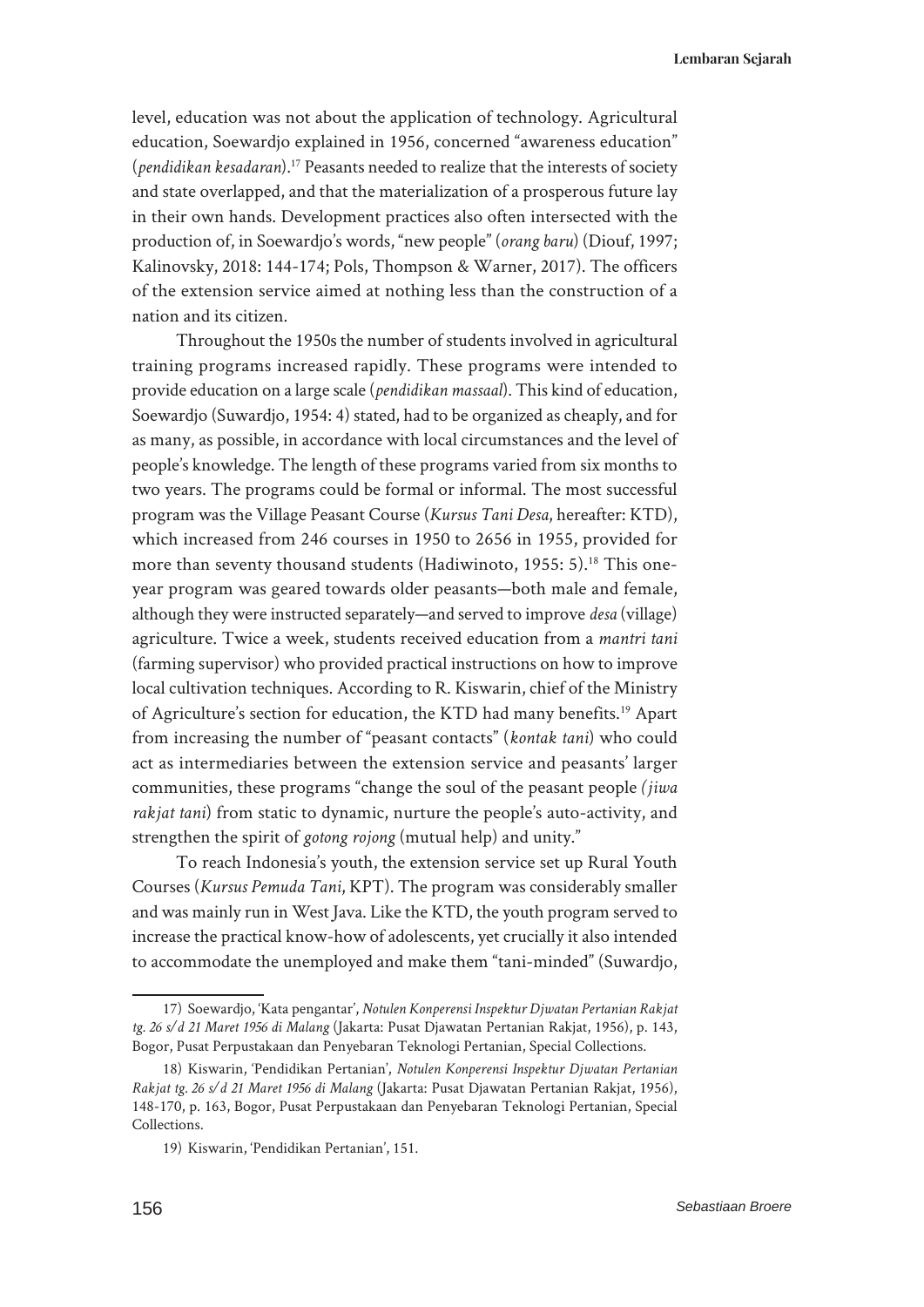1954: 7). The educated needed to develop a love for nature, agriculture, and the nation. Indonesia's youth would be turned into "new people," Soewardjo stated, with "new views" on the problems of society and the nation.<sup>20</sup> Teaching children to love agriculture could diminish the steady stream of adolescents moving to the cities to seek their fortune. The noble tasks of rural workers was by no means inferior to those of government officials and other occupations, or so the *pemuda* were instructed. Children could enroll in a KPT after they finished elementary school at the age of twelve to fourteen. In elementary schools in West Java, pupils also received education to foster feelings of love for agriculture and nature. "Never present cities as the only places to increase knowledge and find valuable work," Soewardjo (Suwardjo, 1954: 5) wrote. "On the contrary," he continued, "the *desa* should be presented as a very important part of the nation, as one of its Pillars ("*Soko guru" Negara*), and as a source of natural beauty, so that the *desa* becomes more attractive than the city." Adolescents should appreciate the village's beauty and the importance of agriculture to national welfare.

Young adult literature could be mobilized to foster feelings of love for agriculture and nature. One example is *Why Amat wants to go to agricultural school*, a short story written bye Pak Dulah in 1950. The book tells the story of a young boy named Amat, who learns to respect everything that is alive *and* is beneficial to mankind. On this account caterpillars should be killed, lest they eat all father's vegetables. In the story Amat tells his father that he wants to become a farmer too, "just as smart as you," his father replies that Amat should go to agricultural school. "We learned how to be farmers from our fathers, but there is a lot that we can't teach you" (Dulah, 1950: 21). Much valuable knowledge, he continued, is recorded in books and magazines, yet you have to study first in order to understand these. The story concludes with Amat dreaming of agricultural school. He planted "rice as big as pigeon eggs, cultivated fishes that were one meter long, and cultivated cassava as big as coconut trees".

In comparison to colonial times, agricultural courses did not introduce fundamentally new elements to the extension officer's repertoire. The colonial extension service, after all, had offered rural education. After the war, the People's Agriculture Service drastically expanded the program and crucially, inserted a new nationalist foundation. The *Balai Pendidikan Masjarakat Desa*, on the other hand, did present a new development. The BPMD were part of the Kasimo Plan and received their name at a conference of the Extension Service held in Madiun in July 1948. Both Teko Sumodiwirjo and Soewardjo had been involved in its creation. The service aimed at establishing one BPMD in each and every *kecamatan* (sub-district), yet for various reasons progress was slow. In 1955, 315 out of 1400 proposed centers had been completed

<sup>20)</sup> Soewardjo, 'Kata pengantar', 143.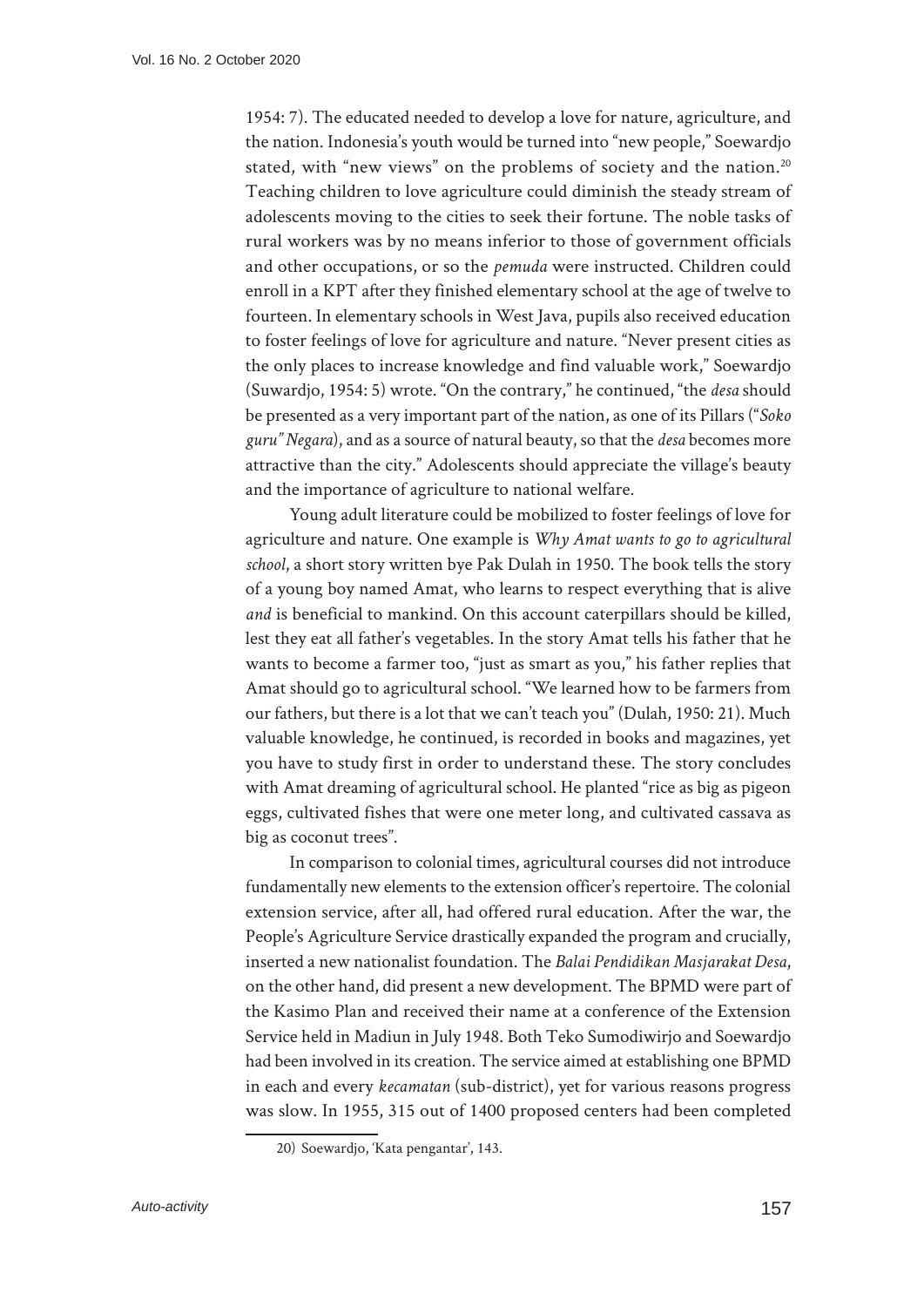(Hadinoto, 1955: 5). Most of these were located on Java. Every center was planned to have a meeting place and office, a library, a samples room (to take for example soil samples), and a storage area for seeds, pesticides, and tools. Soewardjo (1953) emphasized that the centers should have the appearance of ordinary gardens "and need to be shaped in such a way, that peasants don't feel afraid to enter and discuss what is on their minds" (p. 4). The aim was to increase the farmers level of knowledge utilizing movie screenings, demonstrations, gatherings, and a library. (Kiswarin, 1956: 84). The BPMD, administrated by the extension service, were also made available for use by other governmental agencies.

The BPMD were intended as places for society and government to meet, free from fear and to strengthen a sense of kinship (Suwardjo, 1954: 11). Ideally, information would flow in two directions. BPMD leaders assumed responsibility for the implementation of governmental development programs. Villagers, on the other hand, could use the centers to communicate their wishes and concerns to the government. While the BPMD operated within the context of national politics, Soewardjo (1953) maintained that politics should be avoided. "Because the village community comprises several groups, such as farmers, traders, workers, government officials, and artists, the BPMD should be neutral and is not allowed to be used for political negotiations" (p. 4). The qualities that needed to be presented by BPMD leaders corresponded to the ones described by Teko Sumodiwirjo before the war, namely kindness, patience, and a willingness to help others, like a brother to a brother. "The village community," Soewardjo (1953) warned in a brochure on the BPMD, "does not want to be an object, but rather wants to be a living subject that develops auto-activity" (p. 8). This particular booklet contains an English translation by Fayette M. Parvin, an agricultural extension specialist dispatched to Indonesia by the US Technical Cooperation Agency. Parvin added to Soewardjo's usage of "auto-activity" the concept of "selfhelp" to translate this notion embedded in the Dutch colonial context to an international audience. Ultimately, the BPMD would foster what Soewardjo described as "New Desa" or "Desa Pancasila" (p. 15). Not new in a material sense, but in the sense of a spiritual renewal. Revitalized by the nationalist spirit of unity and *gotong royong*, villagers would raise themselves out of poverty by undertaking auto-activity. Villagers would set up organizations to solve socio-economic problems to benefit the entire community. A noncommercial bank provided credit and manage governmental subsidies, with the additional intent of keeping villagers out of the hands of usurers. Seed and food would be kept in communal granaries. The BPMD, in short, would help peasants to help themselves and contribute their talents and skills to the making of a new society.

Apart from its educational programs and the BPMD, the extension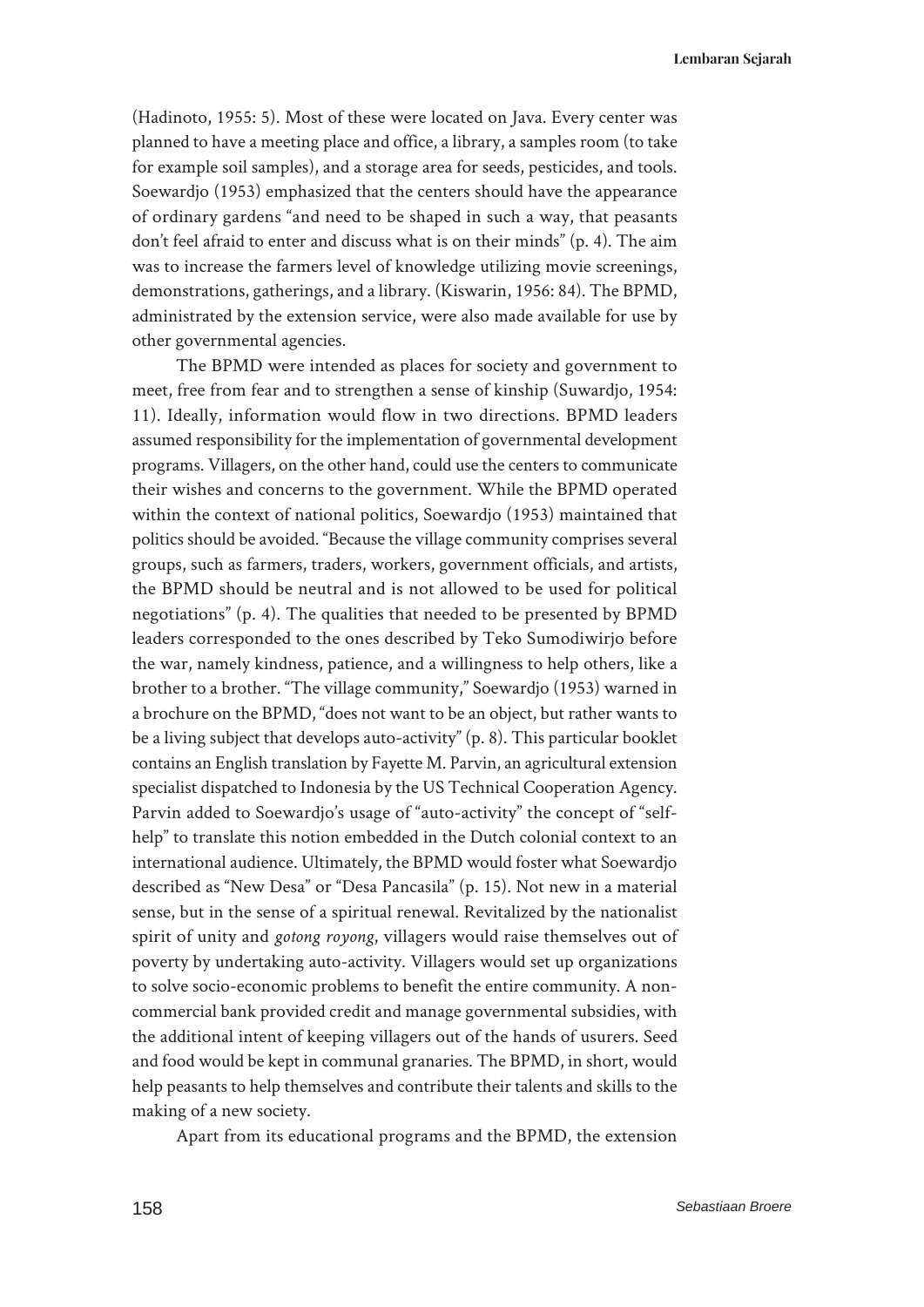service deployed various additional strategies to awaken peasants' autoactivity, including exhibitions, film screenings, and excursions. In order to encourage auto-activity, the extension service also organized contests not only between individuals, but also between villages and *kecamatan*. In the wet season of 1950–1951, the service set up a competition between all *kecamatan* in Java and Madura (Soewardjo, 1955). The competition had two goals: to speed up the rehabilitation process of the tertiary irrigation system and to increase rice production. All participating *kecamatan* received a financial reward, which varied from Rp. 1000 to Rp. 10 000. Other gifts included cows, goats, agricultural tools, and seeds for rice, fruits and vegetables. Local working committees advised villagers on how to increase production yields. The application of green fertilizers, compost and goat manure received a boost, as did the cultivation of the rice variety *Bengawan* in Central and East Java. A competition likewise stimulated *gotong royong*, cooperation amongst villagers themselves and between villagers and the government. The government could reduce its expenditure on the rehabilitation of irrigation systems by 80 percent. Despite the fact that the rice season of 1950-1951 suffered from adverse weather conditions, final harvest results surpassed the predictions of scientific experts in Bogor, a result which Soewardjo (1955) in large part attributed to "the peasants' auto-activity … which runs (*mendjalankan*) its actions" (p. 110). Contests were not a goal, but a means to approach the people.

#### **Conclusion**

In a 1955 lecture on 'Co-operatives as Education for Auto-activity,' Vice President and *Bapak Koperasi* (the Father of Cooperatives) Mohammad Hatta (1957) raised objections to the burgeoning industry of technical assistance. "When means are sought to help (…) backward countries, an inordinate amount of weight is placed on economic rationalism," he stated, "The emphasis is on capital aid and technical skill" (pp. 29 & 31). Planners should rather focus on psychological factors to awaken "the productive energy of the population that has hitherto lived under the pressure of an inferiority complex." A higher standard of living could be obtained by utilizing "persons of medium capabilities." These words by one of Indonesia's most prominent economists give a good illustration of the argument that I seek to develop in this article. The rural reconstruction program, set out in the Kasimo Plan and seen its postwar implementation, contained an implicit reversal of a colonial hierarchy of knowledge. To produce food for the people, the Republic of Indonesia did not need foreign assistance and modern knowledge from the West. The alleged lack of science and technology, in other words, could not be used as an argument to justify the continuation of colonial practices and hierarchies in the archipelago. Instead, a *masyarakat adil dan makmur* (a just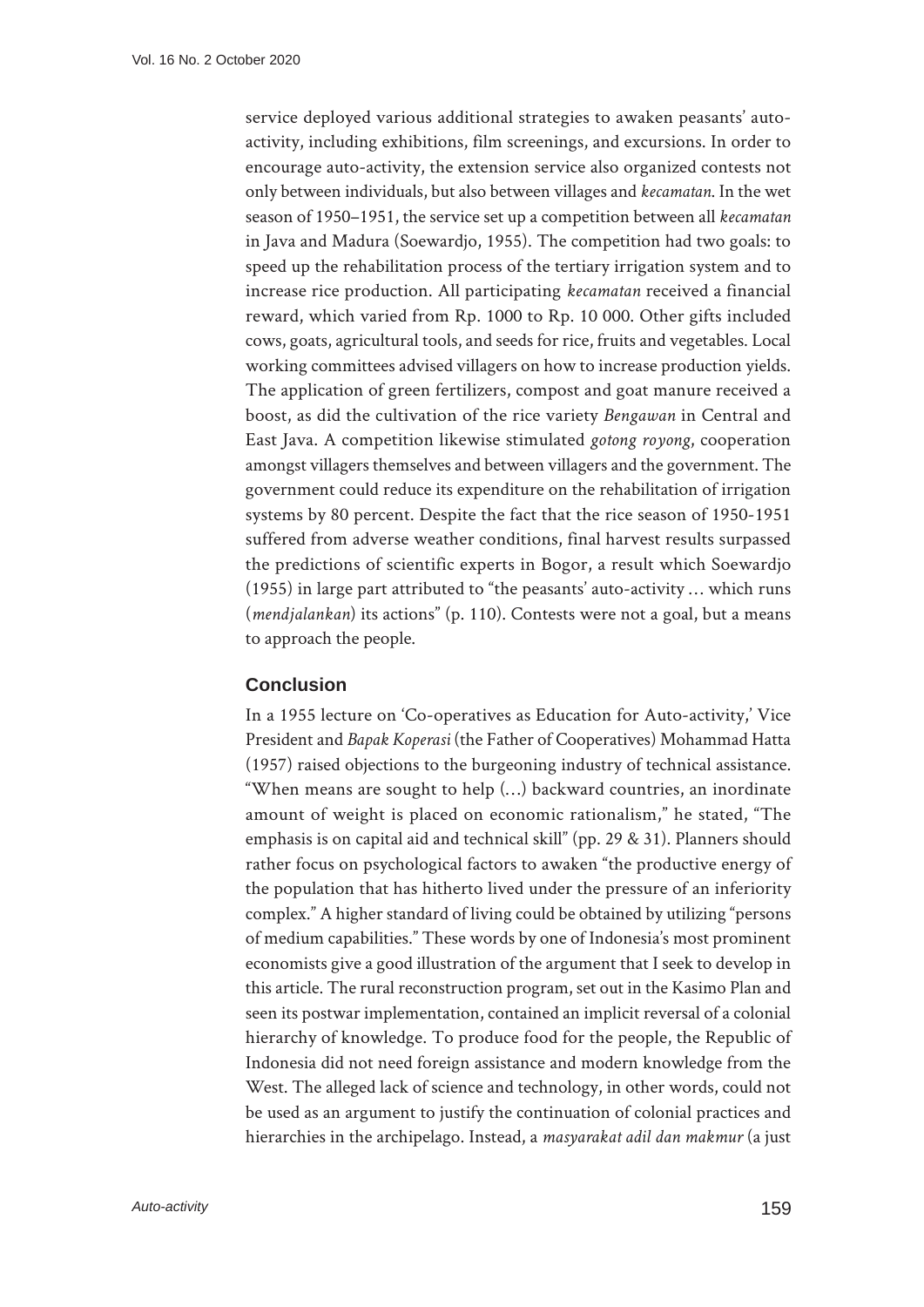and prosperous community) was to be established by mobilizing the masses. What prevented *pak dan mbak tani* (farmers both male and female) from dedicating their lives to the new nation, was not their levels of skill or knowhow. On the contrary, in the politics of knowledge and decolonization, it is in fact the validation of local knowledge that sustains arguments against colonial rule. The Indonesian masses were held back by feelings of inferiority and self-doubt injected, in the words of Hatta, by the Dutch. Indonesian leaders envisioned programs of rural reconstruction, auto-activity, and cooperation as means to overcome this situation. These programs therefore embodied a vision of what the postcolonial nationstate was to be namely, a radical reversal of the colonial state, one that empowered the people, valued their skills, and fostered their talents.

Still, programs of mass education and the discourse of auto-activity could have new, deeply colonizing consequences. In prewar nationalist discourses, the notion of auto-activity provided ammunition against colonial power and paternalistic policies. Like the notion of development, auto-activity could be used as "a claim-making construct" to discredit the colonial state (Cooper, 2010: 12). If the people's auto-activity was to be pushed, who else than those belonging to the people themselves would be the most suitable candidate to guide the process? After the war, auto-activity became engrained in the politics of postcolonial nation-building. This is encapsulated in a peculiar statement, made at the time by politicians and administrators, that the *tani*  had be made "tani-minded." Peasants, in other words, had to be transformed into *a particular kind of peasant* who inhabited ideal villages (Unger, 2015: 71). Rural life remained a key site for state intervention. Peasants needed to grasp the fact that the interests of state and society coincided with their own. They would work hard and full of nationalist zeal within the parameters set by the state. The sphere of action within which peasants could enact their auto-activity was thus restricted. These peasants should not raise questions such as whether water was equally distributed in a local irrigation system nor should they occupy former colonial plantations "illegally." Auto-activity, in other words, could result in good and bad behavior, and therefore needed to be guided. Elements of top-down, authoritarian agricultural policy that emerged during the Guided Democracy and especially the first decade of the New Order can be found in these rural reconstruction programs, although the ideology of a quick, technological fix was largely absent.

Still, as early as 1951, Gunung Iskandar, the Secretary-General of the Ministry of Agriculture, noted that people tended to say various things about the peasants.<sup>21</sup> Whereas he himself did not deny "good qualities" like

<sup>21)</sup> Gunung Iskandar, "Pidato," *Putusan Konperensi Inspektur Kementerian Pertanian*  (Djakarta, 24 sampai 29 Djuli, 1951), 5-9, 9. ANRI, Arsip Sekretaris Negara Kabinet Perdana Menteri RI Tahun 1950-1959, Jilid I, No. 2686.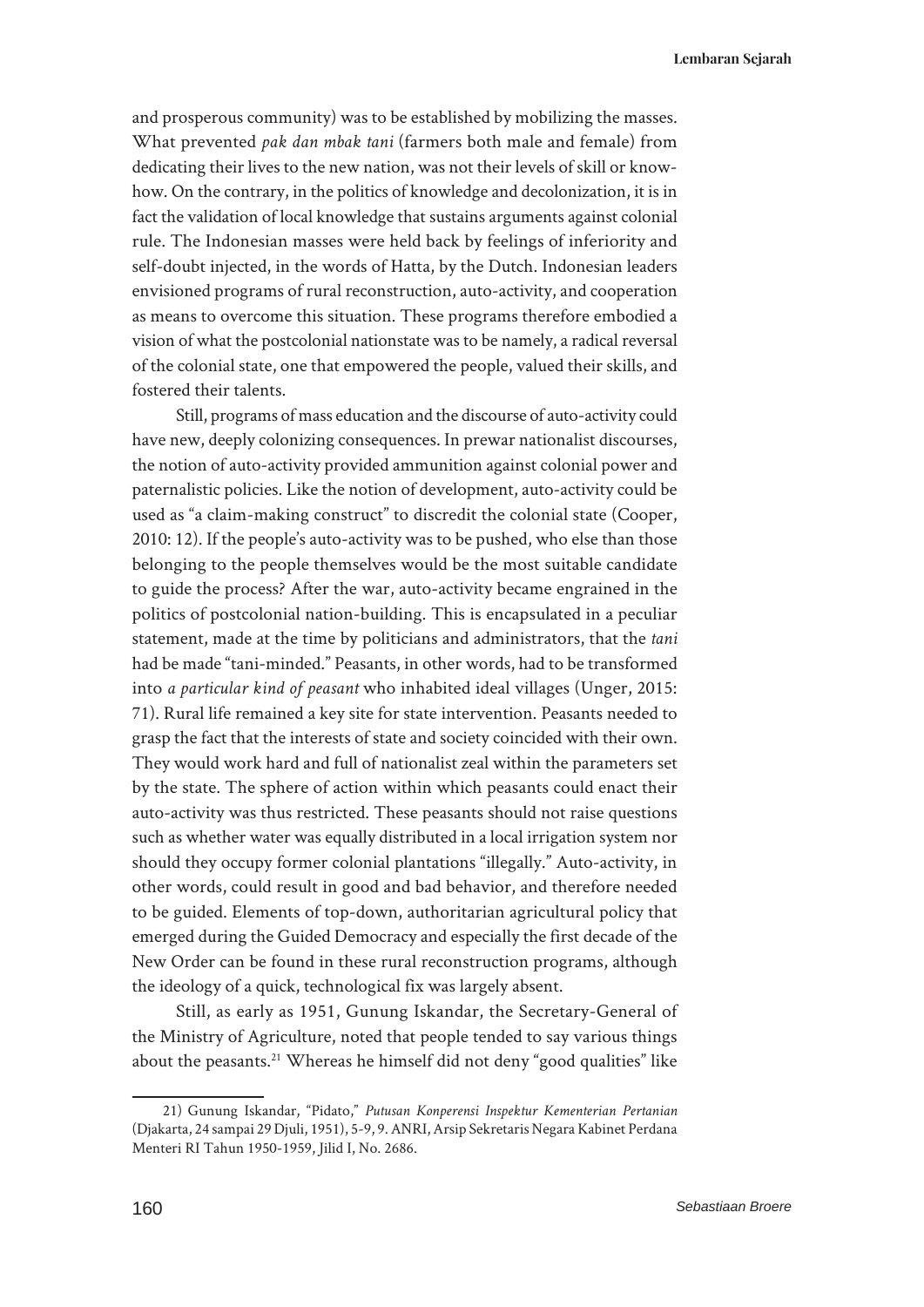politeness and diligence, he also commented upon their conservativeness (*kolot*) and backwardness. Programs of auto-activity would result in progress, but he stated, only to a very limited degree. To push beyond these limits, Indonesia required foreign assistance in the fields of research and science. By the time Hatta had stepped down as Vice President, Gunung Iskandar headed an early-Guided Democracy rice intensification program.

# **Acknowledgements**

The author expresses appreciation to all participants at the Construction of Indonesian Knowledge Cultures since Independence Workshop held at UGM in February, 2020. A special mention goes to Farabi Fakih, who posed some challenging questions.

#### **References**

**Unpublished Archives**

- Arsip Nasional Republik Indonesia, Jakarta, Indonesia
	- Kabinet Perdana Menteri RI Jogjakarta 1949-1950
	- Kabinet Presiden 1950-1959
	- Sekretaris Negara Kabinet Perdana Menteri RI Tahun 1950-1959, jilid I
- Leiden University Library, Special Collections, Leiden, the Netherlands Collectie V.E. Korn
- Pusat Perpustakaan dan Penyebaran Teknologi Pertanian, Special Collections, Bogor, Indonesia

#### **Published primary and secondary sources**

- Abeyasekere, Susan (1986). 'Health as a Nationalist Issue in Colonial Indonesia', in David P. Chandler and M.C. Ricklefs (eds.). *Nineteenth and Twentieth Century Indonesia: Essays in Honour of Professor J.D. Legge*. Australia: Centre of Southeast Studies Monash University, 1-14.
- Adisubrata, Y. (ed.) (1980). *I.J. Kasimo: Hidup dan Perjuangannya.* Jakarta: Penerbit PT Gramedia.
- Amrith, Sunil (2008). 'Food and Welfare in India, c. 1900-1950', *Comparative Studies in Society and History* 50, 4: 1010-1035.
- Anderson, Warwick & Hans Pols (2012). 'Scientific Patriotism: Medical Science and National Self-Fashioning in Southeast Asia', *Comparative Studies in Society and History* 54, 1: 93-113.
- Anononymous (1947). *Mentjapai Kemakmoeran dengan: I Modernisasi Pertanian*. Jogjakarta: n.p.
- Anonymous (2005). *100 Years of The Ministry of Agriculture in Republic of Indonesia*. Jakarta: Ministry of Agriculture of the Republic of Indonesia in Cooperation with Visiprompt.
- Boeke, J.H. (1923). 'Auto-activiteit naast Autonomie', *Blaadje voor het Volkscredietwezen*  11, 3: 53-85.
- Büschel, Hubertus (2014). *Hilfe zur Selbsthilfe: Deutsche Entwicklungsarbeit in Afrika 1960-1975.* Frankfurt: Campus.
- Cooper, Frederick (2010). 'Writing the History of Development', *Journal of Modern*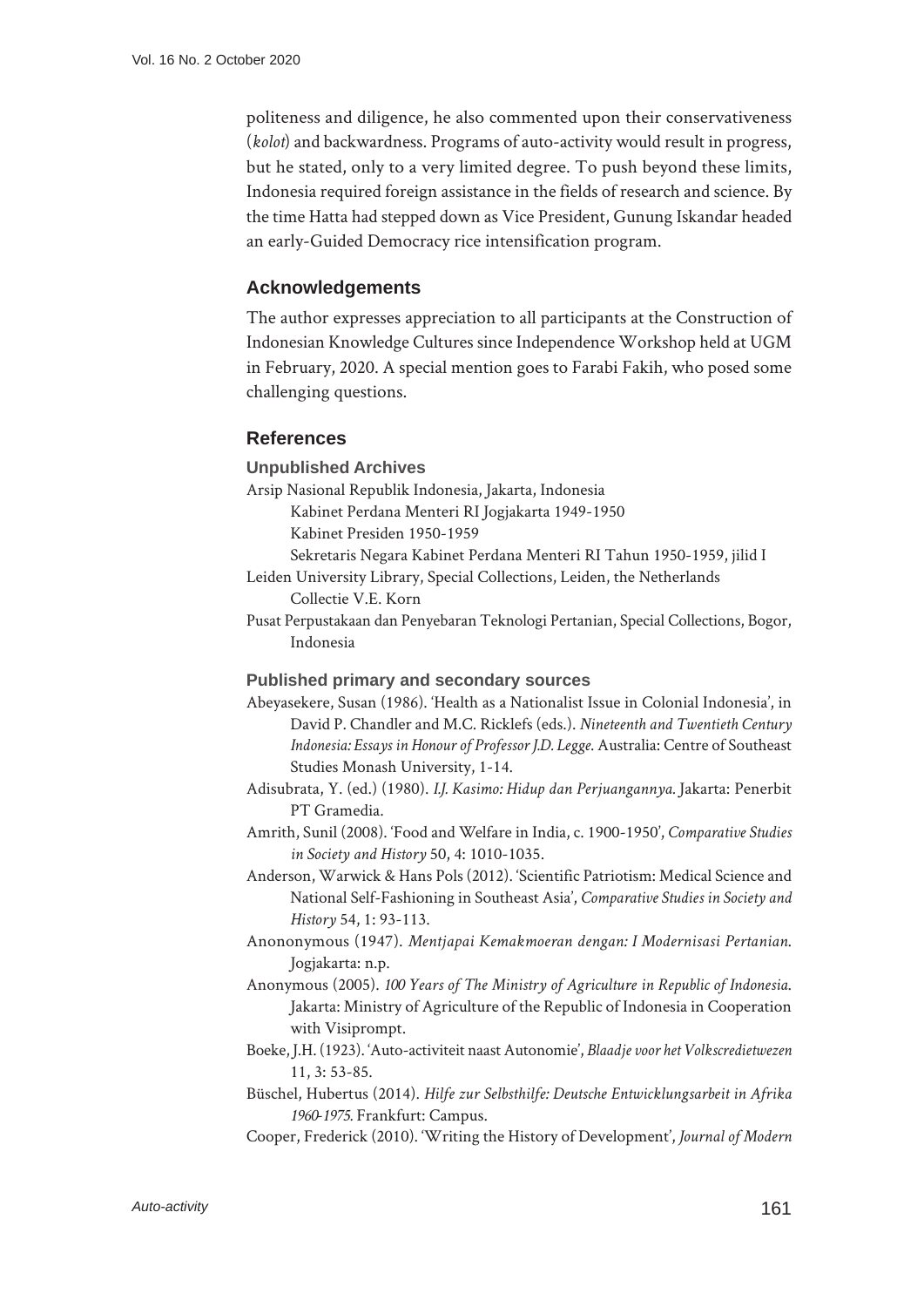*European History* 2010, 8: 5-23.

- De Vries, Egbert (1949). *'*Problems of Agriculture in Indonesia', *Pacific Affairs* 22, 2: 130-143.
- Diouf, Mamadou (1997). 'Senegalese Development: From Mass Mobilization to Technocratic Elitism', in Frederick Cooper and Randall Packard (eds.), *International Development and the Social Sciences: Essays on the History of Politics of Knowledge*. Berkeley: University of California Press, 291-319.
- Dulah (1950). *Mengapa AMAT Hendak Kesekolah Pertanian.* Djakarta: Pustaka Rakjat N.V., 1950.
- Elson, R. E. (2008). *The Idea of Indonesia: A History*. Cambridge: Cambridge University Press.
- Fischer-Tiné, Harald (2018). 'The YMCA and Low-Modernist Rural Development in South Asia, *c.* 1922-1957', *Past and Present* 240, 1: 194-234.
- Forclaz, Amalia Ribi (2019). 'From Reconstruction to Development: The Early Years of the Food and Agriculture Organization (FAO) and the Conceptualization of Rural Welfare, 1945-1955', *The International History Review* 41, 2: 351-371.
- Frey, Marc (2011). 'Dutch Elites and Decolonization', in Jost Dülffer & Marc Frey (eds), *Elites and Decolonization in the Twentieth Century*. Houndsmill: Palgrave Macmillan, 56-73.
- Gilbert, Jess (2003). 'Low Modernism and the Agrarian New Deal: A Different Kind of State', in Jane Adams (ed.), *Fighting for the Farm: Rural America Transformed*. Philadelphia: University of Pennsylvania Press, 129-146.
- Hadiwinoto, Soebari (1955). 'Usaha dan langkah Djawatan Pertanian Rakjat selama Tahun 1945-1955', *Pertanian* 6, 7: 2-7.
- Hatta, Mohammad (1957). 'Co-operatives as Education for Auto-activity', in Mohammad Hatta. *The Co-operative Movement in Indonesia.* Ithaca: Cornell University Press, 21-35.
- Hydrick, J.L. (1937). *Intensive Rural Hygiene Work and Public Health Education of the Public Health Service of Netherlands India.* Batavia-Centrum: n.p.
- Ingleson, John (1975). *Perhimpunan Indonesia and the Indonesian Nationalist Movement 1923-1928*. Monash University: Centre of Southeast Asia Studies.
- Kalinovsky, Artemy M. (2018). *Laboratory of Socialist Development: Cold War Politics and Decolonization in Soviet Tajikistan*. Ithaca: Cornell University Press.
- Kiswarin (1956). 'Usaha Mempertinggi Pengetahuan Petani', *Almanak Tani 1956*. Jakarta: Kementerian Pertanian, 77-88.
- Kumar, Prakash (2020). '"Modernization" and Agrarian Development in India, 1912- 52', *The Journal of Asian Studies* 79, 3: 633-658.
- Luthfi, Ahmad Nashih (2011). *Melacak Sejarah Pemikiran Agraria: Sumbangan Pemikiran Mazhab Bogor*. Yogyakarta: STPN Press.
- McVey, Ruth (1967). 'Taman Siswa and the Indonesian National Awakening', *Indonesia* No. 4, Oct.: 128-149.
- Moon, Suzanne (2007). *Technology and Ethical Idealism: A History of Development in the Netherlands East Indies*. Leiden: CNWS Publications.
- Nawiyanto (2013). 'The Politics of Food and Food Security during Indonesia's Old Order (1945-1965)', *Lembaran Sejarah* 10, 1: 60-73.
- Pernet, Corinne A. & Amalia Ribi Forclaz (2019). 'Revisiting the Food and Agriculture Organization (FAO): International Histories of Agriculture, Nutrition, and Development', *The International History Review* 41, 2: 345-350.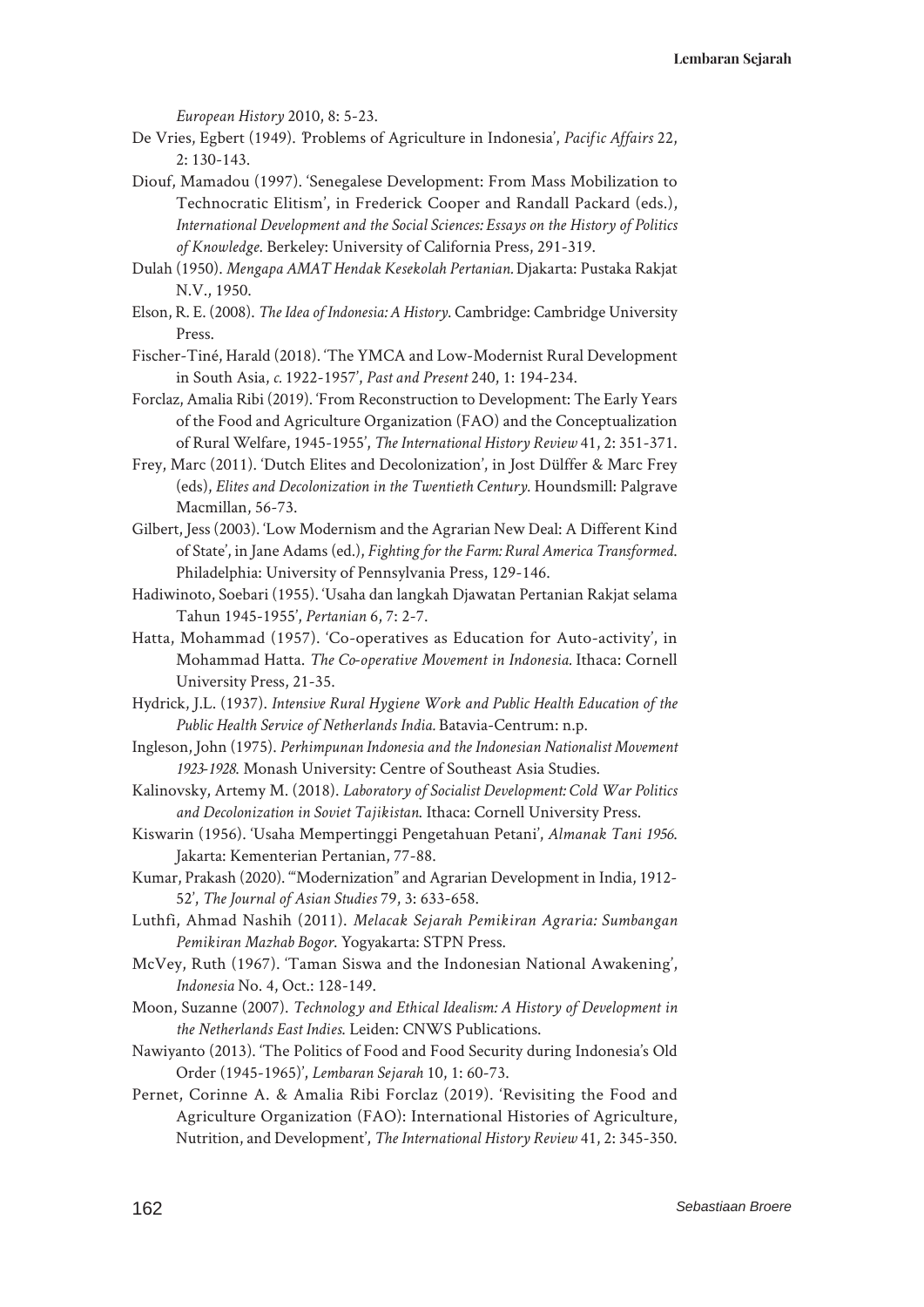- Pols, Hans, C. Michele Thompson & John Harley Warner (eds) (2017). *Translating the Body: Medical Education in Southeast Asia*. Singapore: NUS Press.
- Pols, Hans (2018). *Nurturing Indonesia: Medicine and Decolonisation in the Dutch East Indies*. Cambridge: Cambridge University Press.
- Scott, James C. (1998). *Seeing Like a State: How Certain Schemes to Improve the Human Condition have Failed*. New Haven and London: Yale University Press.
- Sinha, Subir (2008). 'Lineages of the Developmentalist State: Transnationality and Village India, 1900-1965', *Comparative Studies in Society and History* 50, 1: 57- 90.
- Soekarno (1931). *Indonesië Klaagt Aan! Pleitrede voor den Landraad te Bandoeng op 2 December 1930 gehouden door Ir. Soekarno.* Amsterdam: De Arbeiderspers.
- Soemodiwirjo, Teko (1941). 'Eenige Aanteekeningen uit de Practijk van de Voorlichting aan de Bevolking'. *Landbouw* 17, 7: 431-459.
- Soewardjo (1953). *BPMD: Balai Pendidikan Masjarakat Desa Village Education Center*. Jakarta: Pusat Djawatan Pertanian Rakjat.
- Soewardjo (1955). 'Perlombaan Pertanian Sebagai Pendorong Kediatan Kaum Tani. (Kegiatan Bekerdja Sendiri)', *Almanak Tani 1955*. Djakarta: Kementerian Pertanian, 102-110.
- Staples, Amy S. (2000). 'Norris E. Dodd and the Connections between Domestic and International Policy', *Agricultural History* 74, 2: 393-403.
- Steiner, Eric A. (2006). 'Colonial Theatres of Proof: Representation and Laughter in 1930s Rockefeller Foundation Hygiene Cinema in Java', *Health and History*  8, 2: 14-44.
- Sumodiwirjo, Teko (1953). *Beberapa Soal sekitar Pak Tani dan Hubungannja dengan Gerakan Koperasi: Pidato Pelantikan diutjapkan pada Pelantikannja sebagai Guru Besar Luar Biasa dalam Mata Peladjaran Koperasi pada Fakultet Pertanian di Bogor pada tgl. 28 Maret 1953*. N.p.
- Suwardjo (1954). *Pendidikan Pertanian*. Jakarta: Pusat Djawatan Pertanian Rakjat.
- Suwignyo, Agus (2017). 'Mass Education: Elite's Citizenship Project and the Making of Public Intellectuality in Early Independent Indonesia', *Paramita* 27, 2: 154- 167.
- Unger, Corinna R. (2015). *Entwicklungspfade in Indien: Eine internationale Geschichte 1947-1980*. Göttingen: Wallstein Verlag.
- Van der Eng, Pierre (1991). 'An Observer of 65 Years of Socio-Economic Change in Indonesia: Egbert de Vries', *Bulletin of Indonesian Economic Studies* 27, 1: 39-55.
- Van der Eng, Pierre (1996). *Agricultural Growth in Indonesia: Productivity and Policy Impact since 1880*. Houndmills: Macmillan Press.
- Van Soest, Jaap (1975). *Het Begin van de Ontwikkelingshulp in de Verenigde Naties en in Nederland 1945-1952*. Tilburg: Zwijsen.
- Vu, Tuong (2003). 'Of Rice and Revolution: The Politics of Provisioning and State-Society Relations on Java, 1945-1949', *South East Asia Research* 11, 3: 237-267.
- Warsito (2002). *Mengelang Satu Abad Departemen Pertanian. Bagain 1, 1905 s/d 1945*. Jakarta: Departemen Pertanian.
- Warsito (2003). *Organisasi Departemen Pertanian 1945-1960*. Jakarta: Departemen Pertanian.
- Wirjodihardjo, M. Wisaksono (1949). 'Openingsrede van de Staatssecretaris voor Landbouw en Visserij', *Landbouw* 21, 12: 577-583.